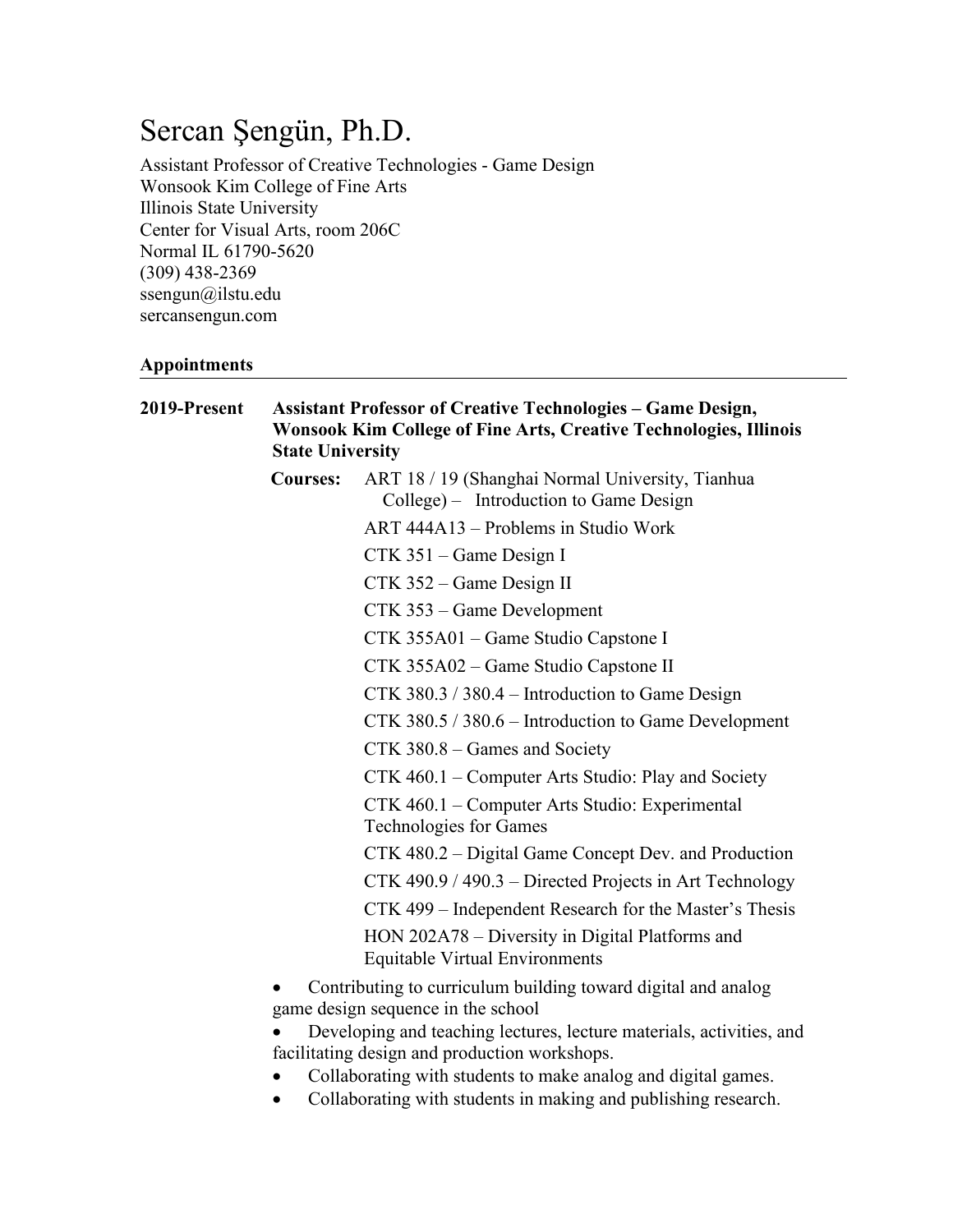| 2021-Present | <b>Research Affiliate, MIT Center for Advanced Virtuality, MIT</b>                                                                                                                                                                                                                                                                                                                                        |
|--------------|-----------------------------------------------------------------------------------------------------------------------------------------------------------------------------------------------------------------------------------------------------------------------------------------------------------------------------------------------------------------------------------------------------------|
|              | Roleplaying for Perspective Taking – funded by DSTA<br><b>Projects:</b>                                                                                                                                                                                                                                                                                                                                   |
|              | Project VISIBLE – funded by NCSoft                                                                                                                                                                                                                                                                                                                                                                        |
|              | Advising research activities, data collection, and research writeup                                                                                                                                                                                                                                                                                                                                       |
|              | Participating in research tools development and production                                                                                                                                                                                                                                                                                                                                                |
| 2018-2019    | Visiting Assistant Professor of Game Design, College of Arts,<br>Media and Design, Game Design Program, Northeastern University                                                                                                                                                                                                                                                                           |
|              | GAME 2500 – Foundations of Game Design<br><b>Courses:</b>                                                                                                                                                                                                                                                                                                                                                 |
|              | GAME 3800 – Game Concept Development & Production                                                                                                                                                                                                                                                                                                                                                         |
|              | GAME 1110 – Games and Society                                                                                                                                                                                                                                                                                                                                                                             |
|              | GSND 5110 – Game Design and Analysis                                                                                                                                                                                                                                                                                                                                                                      |
|              | GSND 5111 – Game Seminar                                                                                                                                                                                                                                                                                                                                                                                  |
|              | GSND 5130 – Mixed Research Methods for Games                                                                                                                                                                                                                                                                                                                                                              |
|              | $GSND 6320 - Psychology of Play$                                                                                                                                                                                                                                                                                                                                                                          |
|              | Developed and taught lectures, lecture materials, activities, and<br>facilitated design and production workshops.<br>Collaborated with students to make analog and digital games.<br>Collaborated with students in making and publishing research.                                                                                                                                                        |
| 2014-2019    | Lecturer, Faculty of Communication, Digital Game Design<br><b>Program, Istanbul Bahcesehir University</b>                                                                                                                                                                                                                                                                                                 |
|              | $GAD 5101 - Games & Culture$<br><b>Courses:</b>                                                                                                                                                                                                                                                                                                                                                           |
|              | GAD 5103 – Game Art & Aesthetics                                                                                                                                                                                                                                                                                                                                                                          |
|              | GAD5888-1 $-$ Thesis I                                                                                                                                                                                                                                                                                                                                                                                    |
|              | $GAD5888-2$ – Thesis II                                                                                                                                                                                                                                                                                                                                                                                   |
|              | Developed and taught lectures, lecture materials, student<br>facilitations, group projects, prototyping activities, and organized<br>industry workshops.                                                                                                                                                                                                                                                  |
| 2016-2018    | Postdoctoral Research Associate at the Massachusetts Institute of<br>Technology, member of MIT Imagination, Computation, and<br><b>Expression Laboratory (ICE Lab) and MIT CSAIL (Computer</b><br><b>Science and Artificial Intelligence Laboratory)</b>                                                                                                                                                  |
|              | $CMS.628 / 828 - Advanced Identity Representation$<br><b>Courses:</b>                                                                                                                                                                                                                                                                                                                                     |
|              | CMS 950 – Multimedia Workshop                                                                                                                                                                                                                                                                                                                                                                             |
|              | Led projects of qualitative data gathering and analysis such as<br>interviews, qualitative coding of media content, close textual readings,<br>and lab experiments (e.g., telemetric data gathering on virtual identity<br>creation processes, data clustering)<br>Led projects of quantitative data gathering and analysis such as<br>survey design, implementation, and analysis (practices of creative |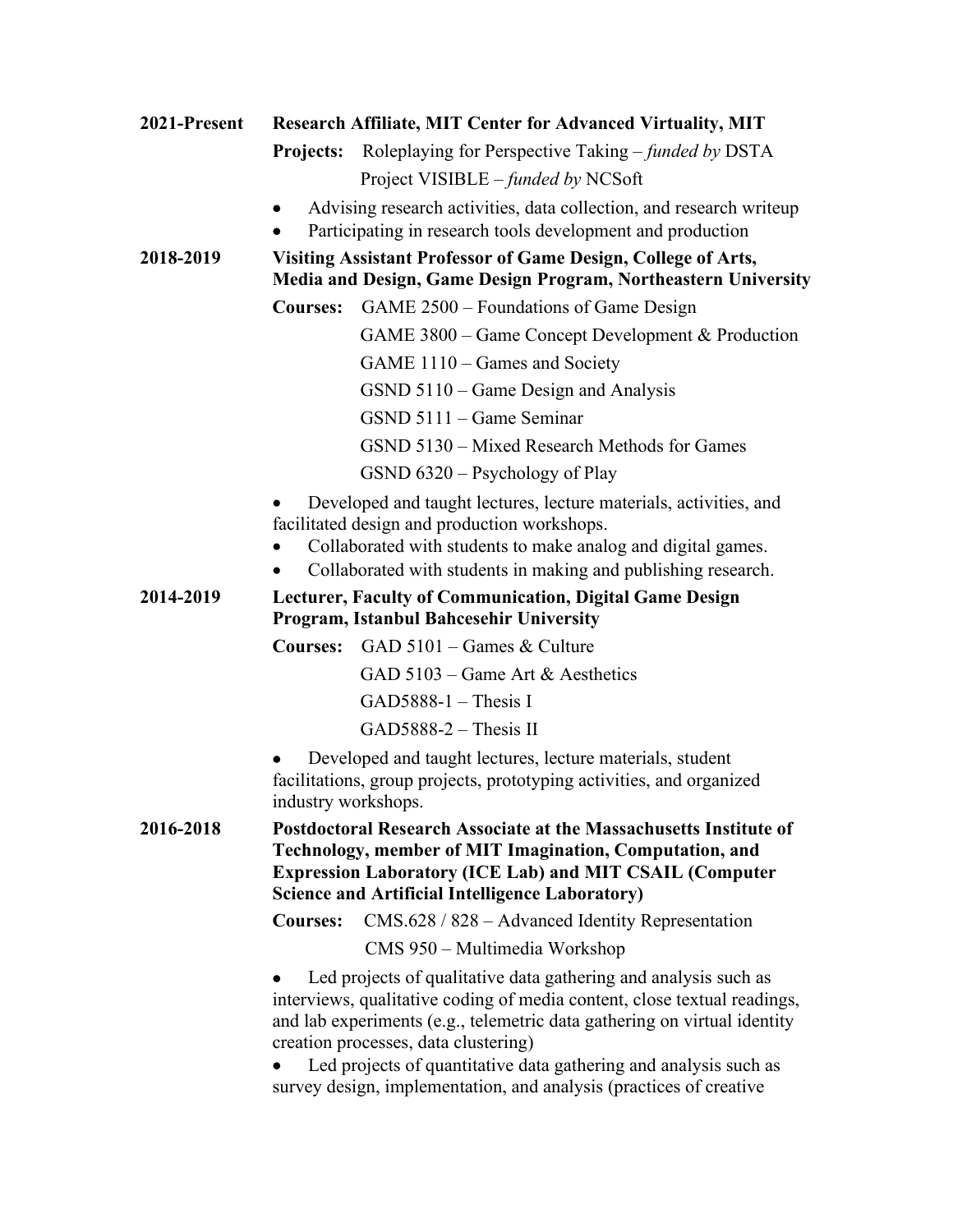industries in Turkey, Middle East, and North Africa, user studies), crowdsourced experiments, and statistical analysis

• Facilitated new data sources for research such as negotiating the release of MENA regional data from prominent online videogame companies (e.g., Riot Games)

• Postdoctoral teaching assistance & graduate student mentoring; Led students in research, data gathering and analysis for projects that resulted in media products and academic publications

- Managed ICE Lab day-to-day operations for 2017-2018 Fall
- PI: D. Fox Harrell (MIT CSAIL & CMS)

#### **2017-2018 Visiting Researcher at QCRI (Qatar Computing Research Institute, Social Computing Group) of Hamad Bin Khalifa University in Doha, Qatar, December 2017 – June 2018**

• Collaborated with researchers from QCRI in assessing AI-driven persona generation systems and their results (these systems use social media data from networks such as Al Jazeera and Qatar Airways)

• Collaborated with researchers from QCRI in AI-driven identification of hate speech and bias towards players from the MENA countries in online gaming communities

• Collaborated with researchers from Qatar Museums Authority in comparing physical museum practices with building virtual culturally and locally specific representations

• PIs: Haewoon Kwak (HBKU), D. Fox Harrell (MIT CSAIL & CMS)

#### **2016-2017 Visiting Researcher at QCRI (Qatar Computing Research Institute, Social Computing Group) of Hamad Bin Khalifa University in Doha, Qatar, December 2016 – June 2017**

• Collaborated with interdisciplinary scientists to gather and analyze data about social media, videogames, and other information and communication technology usage in Middle East and North Africa

• Conducted deep interviews with local media and app developers as well as users from the region to gain insight about cultural values and challenges that affect communication and information technology use

• Developed cases of best practices and design principles for regionally specific and culturally grounded information and communication technologies

• PIs: Haewoon Kwak (HBKU), D. Fox Harrell (MIT CSAIL & CMS)

#### **2015-2016 Lecturer, Faculty of Communication, Digital Game Design Program, İstanbul Bilgi University**

**Courses:** GAME103 – Introduction to Design and Creative Thinking

• Developed and taught lectures, lecture materials, creativity activities, and facilitated design workshops.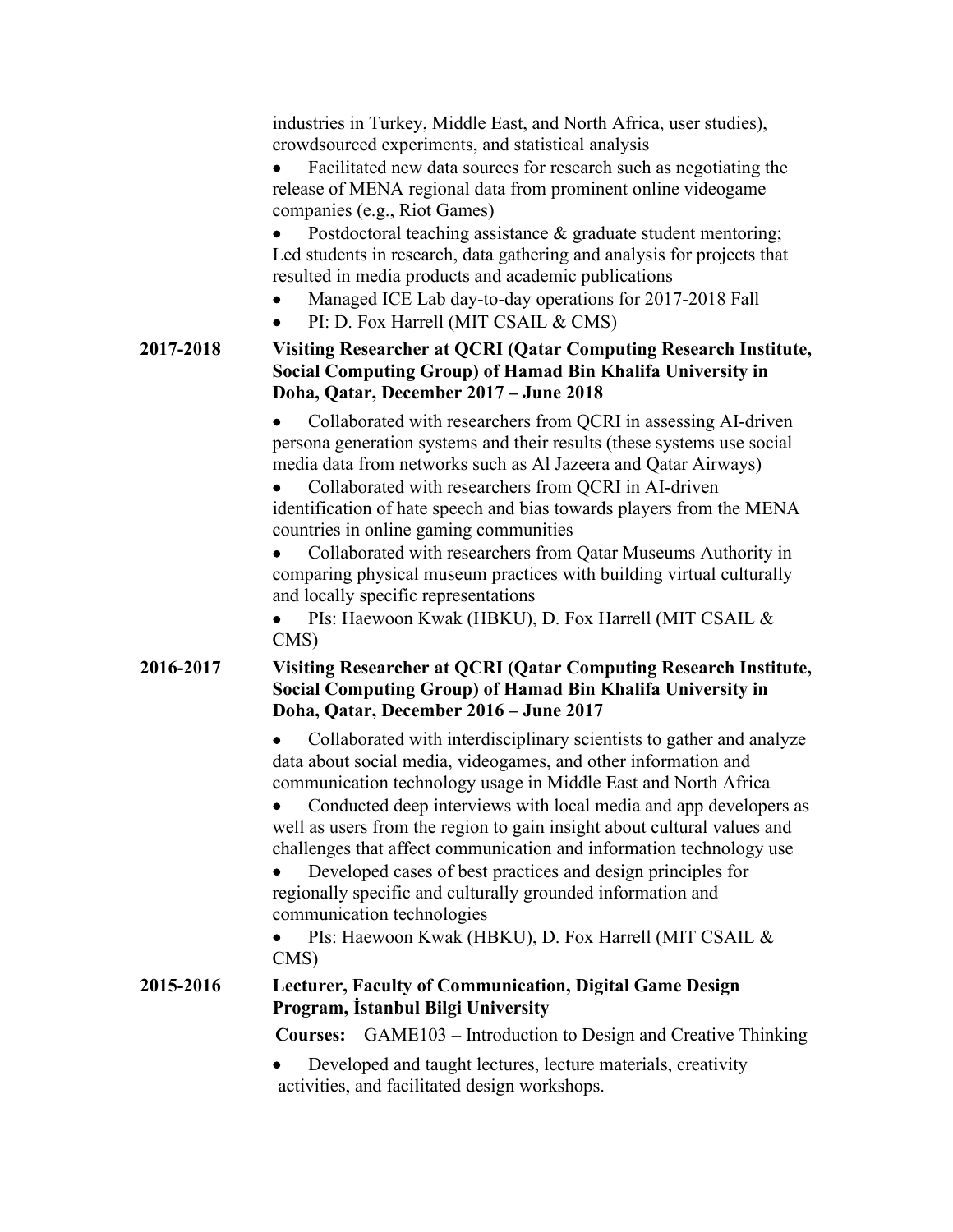## **Education**

| Ph.D. | <b>Communication</b> , Istanbul Bilgi University, 2016                                                           |
|-------|------------------------------------------------------------------------------------------------------------------|
|       | Thesis: Narra Ludens: Explaining Videogame Narrative Engagement<br>Through Player Types                          |
| M.A.  | Media (Film and Television) Studies, İstanbul Bilgi University, 2013                                             |
|       | Thesis: Six Degrees of Video Game Narrative: A Classification for<br>Narrative in Video Games                    |
| B.A.  | Visual Communication Design, İstanbul Bilgi University, 2004                                                     |
|       | Graduation Project: Best Practices in Culturally Grounded Ways of Visual<br>Storytelling                         |
|       | Published as a part of the book "Bize Kuşdili Öğretildi" in 2010 by Can<br>Press, İstanbul. ISBN: 9789750712371. |

## **Grants, Fellowships, Awards and Honors**

| 2022 | National Endowment for the Humanities (NEH), Digital Humanities<br>Advancement Grant #HAA-220109, "Gamespective: A Federated Online<br>Data Portal to Bridge Video Games with Social Sciences, Arts, Education,<br>and Humanities Research," \$149,994/2 years, <i>in consideration</i> |
|------|-----------------------------------------------------------------------------------------------------------------------------------------------------------------------------------------------------------------------------------------------------------------------------------------|
| 2022 | Co-PI with Michele Shropshire (Mennonite College of Nursing), FY23<br>University Research Grant, "Gerontological Nursing Care Gamification in<br>Nursing," \$4,000/1 year, <i>in consideration</i>                                                                                      |
| 2021 | FY22 University Research Grant, "Validating the DECKS Framework: A<br>Large-scale Crowd-sourced Survey Study," \$2,450/1 year, Awarded<br>7/1/2021                                                                                                                                      |
| 2021 | Illinois State University, Wonsook Kim College of Fine Arts, Dean<br>Faculty Development Grant, \$250/1 semester                                                                                                                                                                        |
| 2021 | National Endowment for the Humanities (NEH), Digital Humanities<br>Advancement Grant #HAA-280974, "Gamespective: A Federated Online<br>Data Portal to Bridge Video Games with Social Sciences, Arts, Education,<br>and Humanities Research," \$98,223/1 year, not awarded               |
| 2020 | 2020 Illinois State University Research Initiative Award, \$500/1 year                                                                                                                                                                                                                  |
| 2020 | 2020 Wonsook Kim College of Fine Arts Research Initiative Award,<br>$$500/1$ year                                                                                                                                                                                                       |
| 2020 | 2020 ISU Office of the Cross Chair in The Scholarship of Teaching and<br>Learning, Exploration of SoTL Grant, \$1,000/7 months, Awarded October<br>2020                                                                                                                                 |
| 2020 | Honorable Mention Award for CHI 2020 Conference, submission 8604                                                                                                                                                                                                                        |
| 2020 | FY21 University Research Grant, "Gamespective: A Nuanced and<br>Collaborative Online Game Database Through the Lens of Humanities,"<br>\$2,830/1 year, Awarded 5/20/2019                                                                                                                |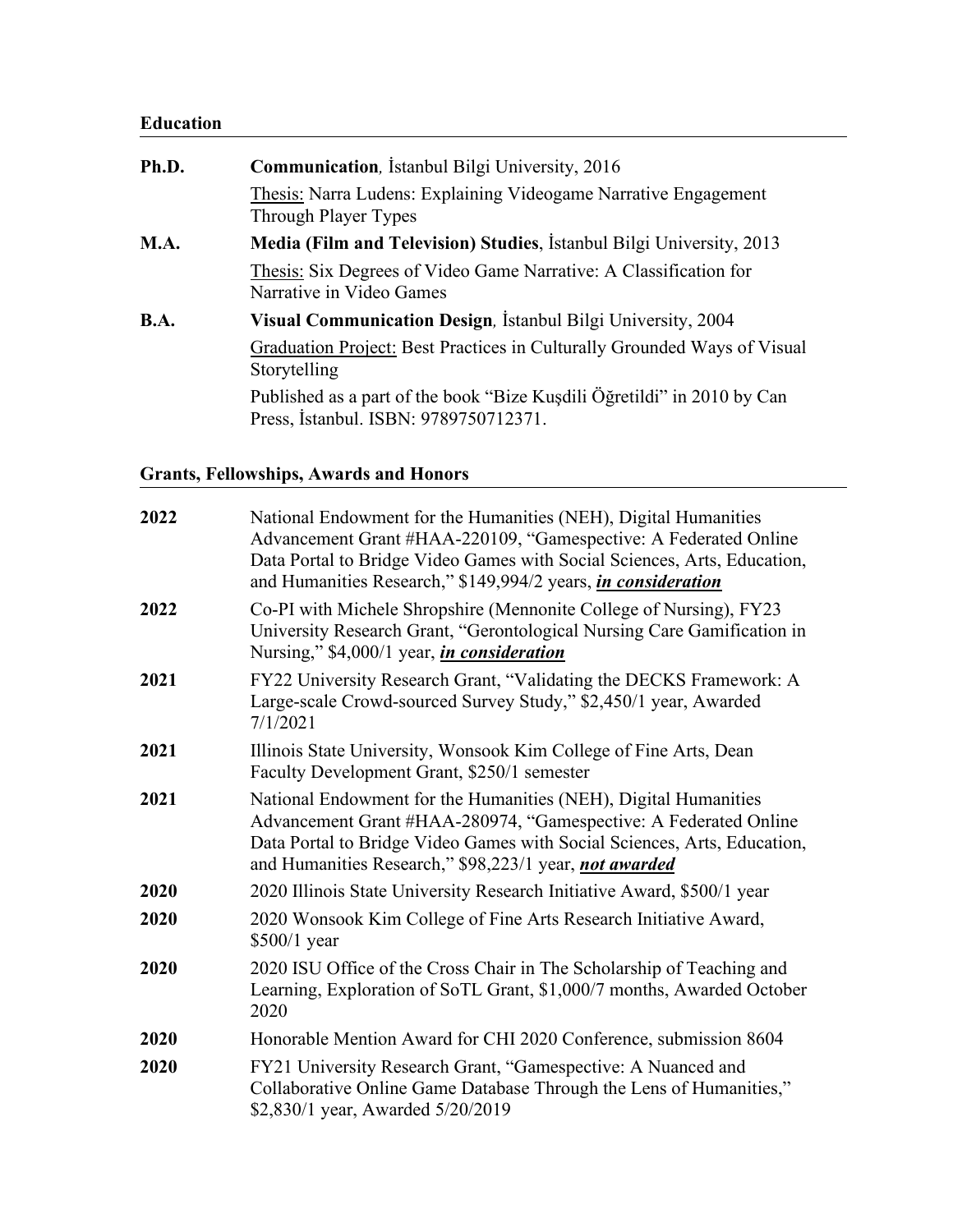| 2020 | Illinois State University, Wonsook Kim College of Fine Arts, Dean Travel<br>Grant, \$250/1 semester                                                              |
|------|------------------------------------------------------------------------------------------------------------------------------------------------------------------|
| 2020 | Illinois State University, Wonsook Kim School of Art Faculty<br>Development Grant, \$700/1 semester                                                              |
| 2020 | Illinois State University, Creative Technologies Faculty Development<br>Grant, \$1000/1 semester                                                                 |
| 2019 | Northeastern University R&D Grant #S4823-PO340824, "A Social<br>Platform that Models User Identity Via Interactive Stories," \$23,785/1<br>month, Awarded 5/2019 |
| 2018 | National Science Foundation (NSF) #1850937, I-Corps Grant (2018 Fall,<br>EL), \$50,000/1 year, Awarded 9/2018                                                    |
| 2018 | Massachusetts Institute of Technology Node Innovation Corps Grant<br>#347267, \$2,500/2 months, Awarded 1/2018                                                   |
| 2013 | Scientific and Technological Research Council of Turkey Doctoral<br>Fellowship, (TL/USD approx.) \$49,500/3 years, Awarded 9/2013                                |
| 2013 | Istanbul Bilgi University Faculty of Communication Merit Scholarship for<br>75% tuition                                                                          |
| 2011 | Istanbul Bilgi University the Dean's Graduate Fellowship                                                                                                         |
| 2011 | Istanbul Bilgi University Faculty of Communication Merit Scholarship for<br>full tuition                                                                         |
| 2000 | Ministry of Education OSYM Undergraduate Scholarship for full tuition                                                                                            |
|      |                                                                                                                                                                  |

### **Graduate Student Advising**

### **Directed Studies**

Ian Cooper (ISU, WK School of Art Graduate Program, MFA), 2022-2023. Moji Kalantari (ISU, Creative Technologies Graduate Program), 2021-2023. Sargylana Cherepanova (ISU, WK School of Art Graduate Program, MFA), 2021-2022. Ethan Cossio (ISU, Creative Technologies Graduate Program), 2020-2021. Mason Bates (ISU, Creative Technologies Graduate Program), 2020-2021.

## **Thesis Advisor and Committee Chair**

- Ufuk Cetincan, (Istanbul Bahcesehir University, Game Design Graduate), "An Analysis of the Visual Aesthetics and Referentiality of Mortal Kombat 1, Defended, 2020.
- Orçun Ağca, (Istanbul Bahcesehir University, Game Design Graduate), "A framework for quest generation based on NPC motivations," Defended 2019.
- Özge Mirza, (Istanbul Bahcesehir University, Game Design Graduate), "An analysis of religious imagery in Assassin's Creed Origins," Defended 2019.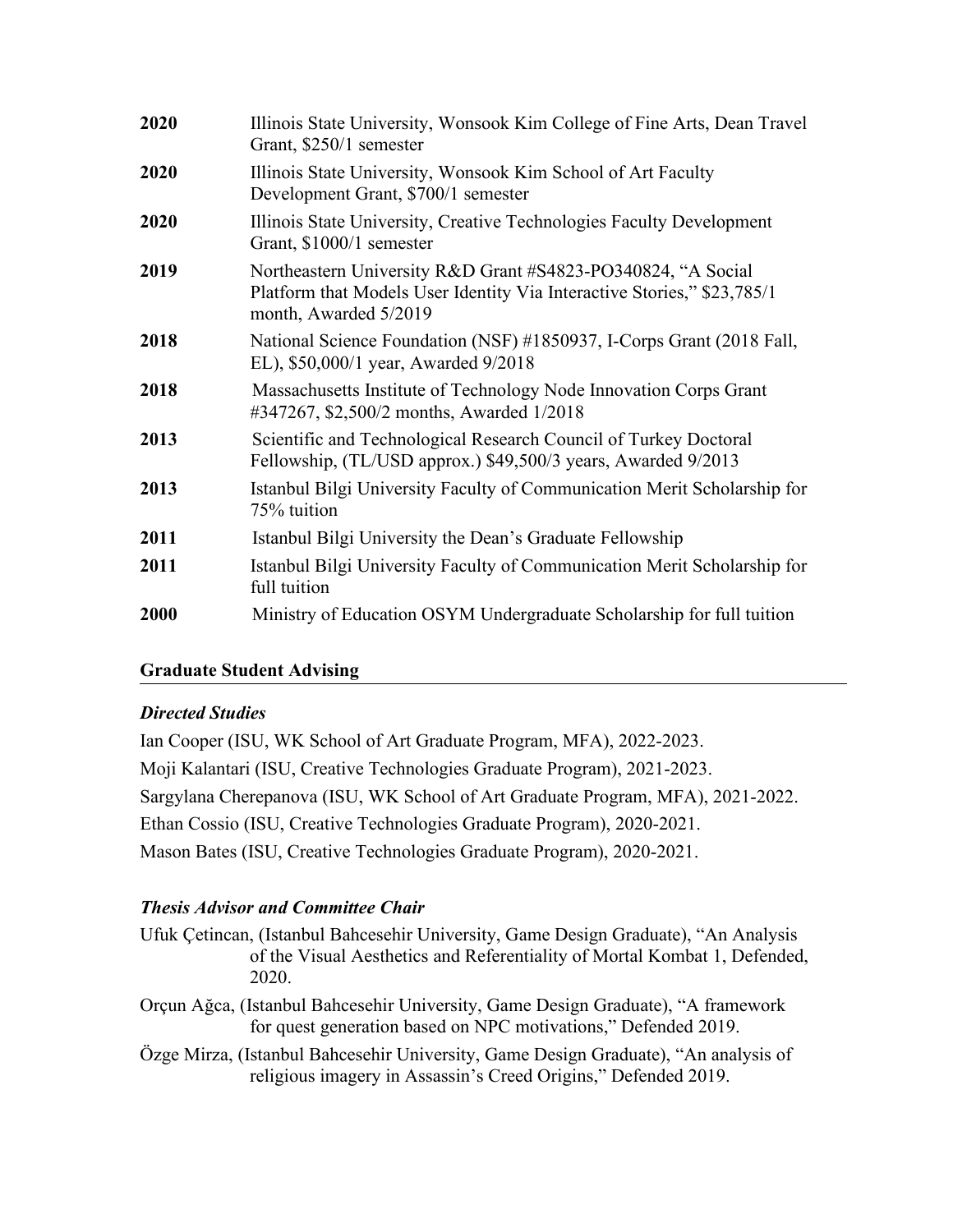| Yeliz Kurt, (Istanbul Bahcesehir University, Game Design Graduate), "Social behaviour<br>learning with digital games: An experimental study," Defended 2019.            |
|-------------------------------------------------------------------------------------------------------------------------------------------------------------------------|
| Selim Özkil, (Istanbul Bahcesehir University, Game Design Graduate), "From<br>monetization to creating an in-game economy: Roles of a game designer,"<br>Defended 2019. |
| Ali Han Şimşek, (Istanbul Bahcesehir University, Game Design Graduate), "Streamlining<br>of games and its effect on casual and hardcore players," Defended 2019.        |
| Sezin Engür, (Istanbul Bahcesehir University, Game Design Graduate), "The impact of<br>machine learning on gaming industry," Defended 2018.                             |
| Doruk Kıcıkoğlu, (Istanbul Bahcesehir University, Game Design Graduate), "Comparing<br>players' self-perceived and actual gaming dedication levels," Defended<br>2017.  |

## **Publications**

## *Journal Articles*

| 2022 | Sercan Şengün, Peter Mawhorter, James Bowie-Wilson, Yusef Audeh,<br>Haewoon Kwak, D. Fox Harrell. "Contours of virtual enfreakment in<br>fighting game characters," Technological Forecasting and Social Change<br>180 (121797) https://doi.org/10.1016/j.techfore.2022.121707                                                   |
|------|----------------------------------------------------------------------------------------------------------------------------------------------------------------------------------------------------------------------------------------------------------------------------------------------------------------------------------|
| 2022 | Joni Salminen, Sercan Şengün, João Santos, Soon-gyo Jung, and Bernard<br>Jansen. "Can Unhappy Pictures Enhance the Effect of Personas? A User<br>Experiment," ACM Transactions on Computer-Human Interaction, 29(2),<br>pp. 1-59. https://dl.acm.org/doi/10.1145/3485872                                                         |
| 2022 | Sercan Şengün, Joao M. Santos, Joni Salminen, Soon-gyo Jung, and<br>Bernard J. Jansen, "Do players communicate differently depending on the<br>champion played? Exploring the Proteus effect in League of Legends,"<br>Technological Forecasting and Social Change 177(121556).<br>http://doi.org/10.1016/j.techfore.2022.121556 |
| 2020 | Sercan Şengün and Selcen Ozturkcan, "Re-shaped by mobile technologies'<br>disruption: The videogame industry in Turkey," Studies on Marketing<br><i>Insights</i> , 4(1), pp. 44-56.<br>https://dergipark.org.tr/en/pub/somi/issue/56246/755664                                                                                   |
| 2020 | Joni Salminen, Sercan Şengün, Soon-gyo Jung, and Bernard Jansen,<br>"Exploring the Relationship of Online Toxicity and News Topics: An<br>Analysis of 63,886 YouTube Videos," Plos One, 15(2).<br>https://doi.org/10.1371/journal.pone.0228723                                                                                   |
| 2019 | Peter Mawhorter, Sercan Şengün, Haewoon Kwak, and D. Fox Harrell,<br>"Identifying regional trends in avatar customization," IEEE Transactions<br>on Games, 11 (4), pp. 405-415. http://doi.org/10.1109/TG.2018.2835776                                                                                                           |
| 2018 | Joni Salminen, Sercan Şengün, Haewoon Kwak, Jisun An, Bernard J.<br>Jansen, Soon-Gyo Jung, D. Fox Harrell, and Sarah Vieweg, (2018), "From<br>2,772 segments to 5 personas: Summarizing a diverse online audience by                                                                                                             |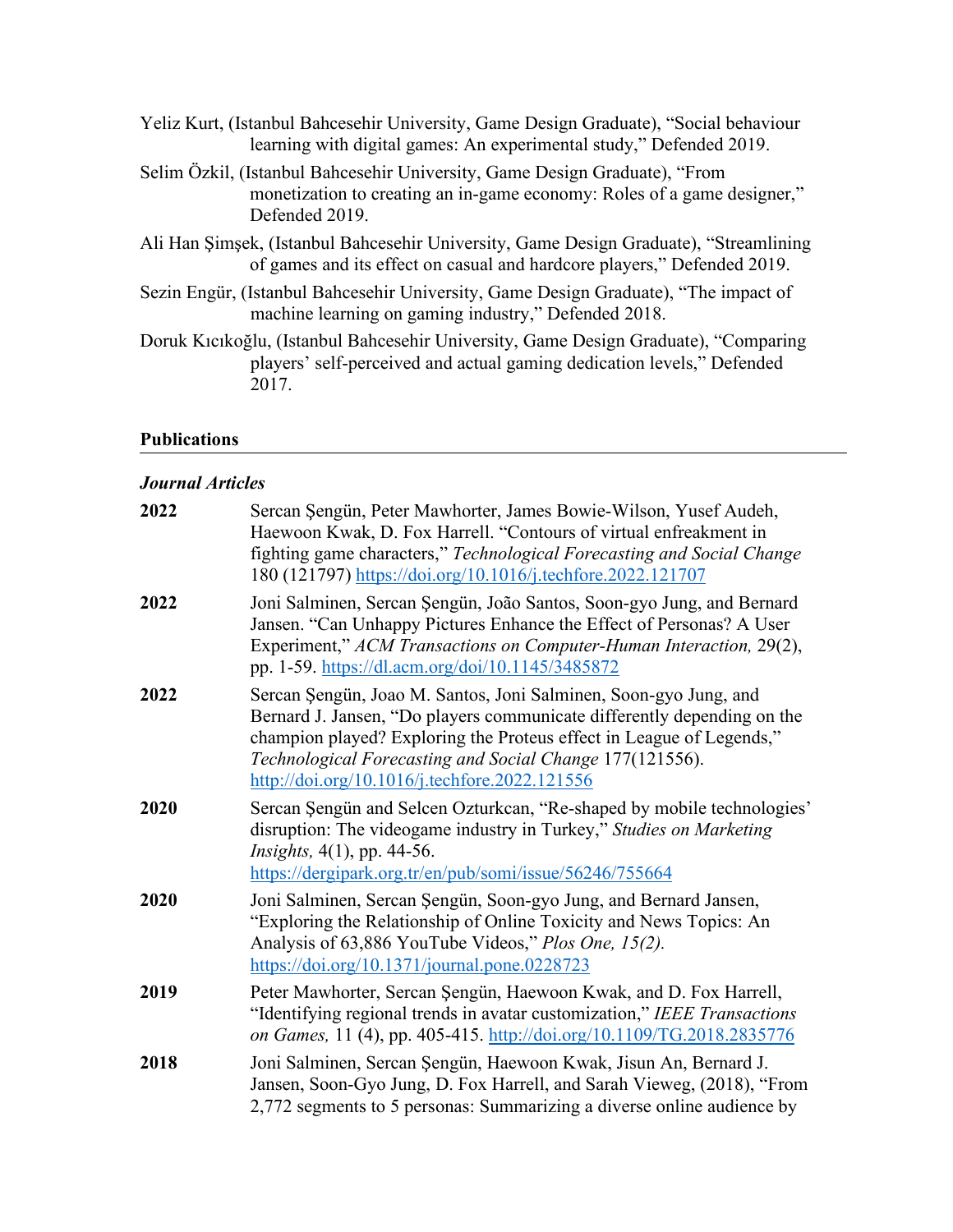|      | generating culturally adapted personas," First Monday, 23 (6).<br>https://doi.org/10.5210/fm.v23i6.8415                                                                                                                                                                                          |
|------|--------------------------------------------------------------------------------------------------------------------------------------------------------------------------------------------------------------------------------------------------------------------------------------------------|
| 2018 | Sercan Şengün and D. Fox Harrell, "Virtual identity systems should better<br>support gulf nationals," The Oxford Gulf and Arabian Peninsula Studies<br>Forum, Spring 2018, University of Oxford, pp. 4-8.                                                                                        |
| 2017 | Sercan Şengün, "Ludic voyeurism and passive spectatorship in Gone<br>Home and other 'walking simulators,'" Video Game Art Reader, 1 (1).                                                                                                                                                         |
| 2015 | Sercan Şengün, "Why Do I Fall for the Elf, When I Am No Orc Myself?<br>The implications of virtual avatars in digital communication," Journal of<br>Communication and Society, 27, pp.181-193,<br>http://dx.doi.org/10.17231/comsoc.27(2015).2096                                                |
| 2015 | Sercan Şengün, "A semiotic reading of digital avatars and their role of<br>uncertainty reduction in digital communication," Journal of Media<br>Critiques [JMC] Digital Communication Impact Special Issue,<br>$\frac{\text{https://doi.org/10.17349/imc114311}}{2}$                             |
| 2014 | Sercan Şengün, "Sanal hikaye anlatıcılığı çağında yaşayan bilimkurgu ve<br>fantastik dünyalar olarak video oyunları" (Turkish, title trans.:<br>Videogames as living science fiction and fantasy worlds in the age of<br>virtual storytelling), Varlık, #1278, pp. 16-21, Varlık Press, Istanbul |
| 2013 | Sercan Şengün, "Silent Hill 2 and the curious case of invisible agency,"<br>Lecture Notes on Computer Science, #8230, pp. 180-185,<br>https://doi.org/10.1007/978-3-319-02756-2 22                                                                                                               |

## *Conference Papers*

| 2021 | Joni Salminen, Milica Milenkovic, Sercan Şengün, Soon-gyo Jung, and<br>Bernard Jansen. "Weaponizing Words: Analyzing Fake News Accusations<br>Against Two Online News Channels," BESC 2021: The 8 <sup>th</sup> International<br>Conference on Behavioural and Social Computing. (29-31 October, Doha,<br>Qatar) (best paper award nominee)<br>https://doi.org/10.1109/BESC53957.2021.9635377                                               |
|------|---------------------------------------------------------------------------------------------------------------------------------------------------------------------------------------------------------------------------------------------------------------------------------------------------------------------------------------------------------------------------------------------------------------------------------------------|
| 2021 | Joni Salminen, Sercan Şengün, Soon-gyo Jung, and Bernard Jansen.<br>"Comparing Persona Analytics and Social Media Analytics for a User-<br>Centric Task Using Eye-Tracking and Think-Aloud," CHItaly 2021:<br>Proceedings of the 2021 CHItaly Conference. (11-13 July, Bozen-<br>Bolzano, Italy) https://doi.org/10.1145/3464385.3464734                                                                                                    |
| 2020 | Joni Salminen, Shammur Chowdhury, Sercan Şengün, Soon-gyo Jung, and<br>Bernard Jansen. "Personas and Analytics: A Comparative User Study of<br>Efficiency and Effectiveness for a User Identification Task," CHI '20:<br>Proceedings of the 2020 CHI Conference on Human Factors in<br>Computing Systems), pp. 1-13. (24-30 April, Honolulu, Hawaii)<br>https://doi.org/10.1145/3313831.3376770 (honorable mention for best<br>paper award) |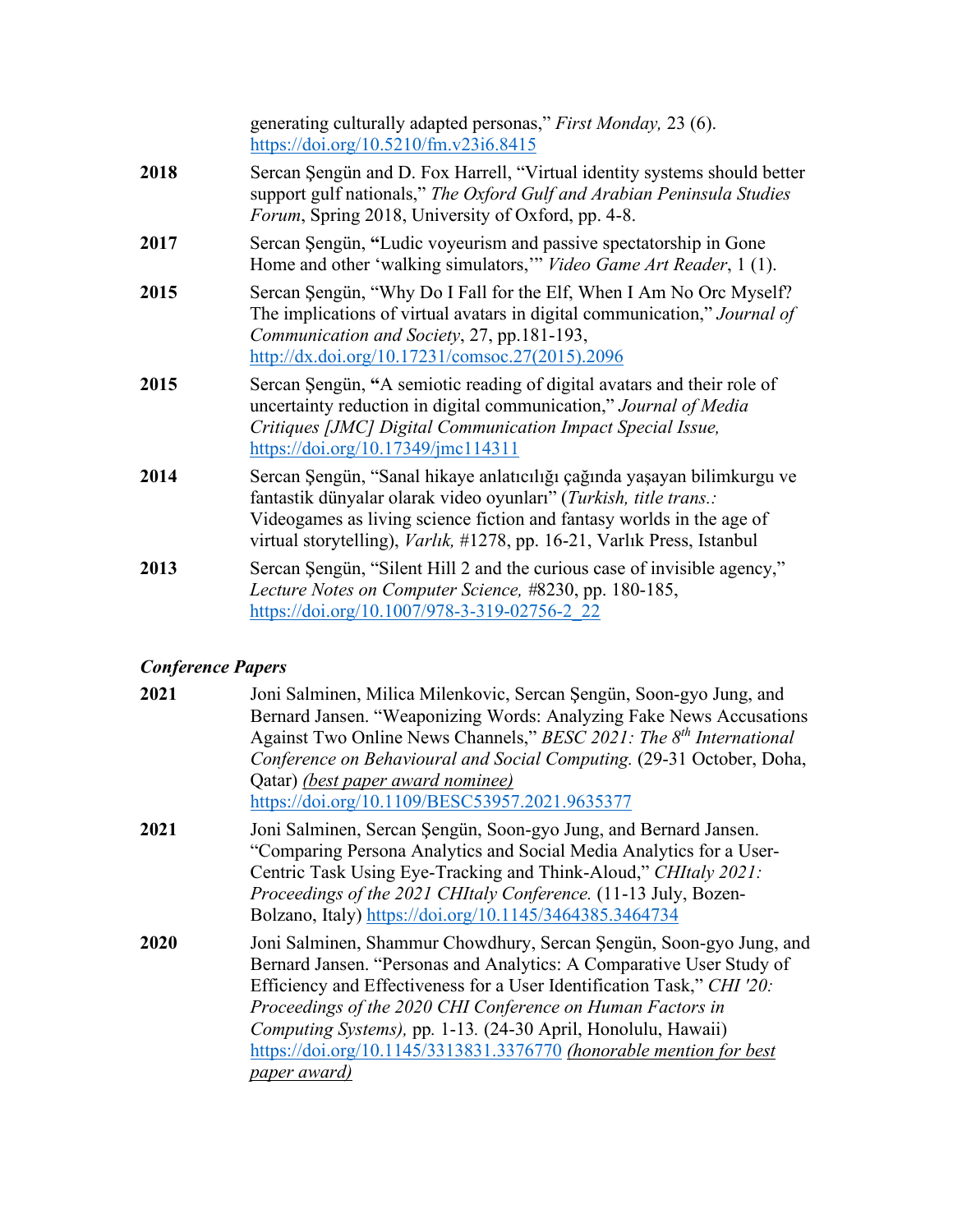| 2020 | Joni Salminen, Liu Ying-Hsang, João Santos, Sercan Şengün, and Bernard<br>Jansen, "The effect of numerical and textual information on visual<br>engagement and perceptions of AI-driven persona interfaces," IUI '20:<br>Proceedings of the 25th International Conference on Intelligent User<br>Interfaces (17-20 March, Cagliari, Italy), pp. 357-368.<br>https://doi.org/10.1145/3377325.3377492     |
|------|---------------------------------------------------------------------------------------------------------------------------------------------------------------------------------------------------------------------------------------------------------------------------------------------------------------------------------------------------------------------------------------------------------|
| 2019 | Sercan Sengun, Joni Salminen, Peter Mawhorter, Soon-Gyo Jung, and<br>Bernard J. Jansen. "Exploring the relationship between game content and<br>culture-based toxicity: A case study of League of Legends and MENA<br>players." HT '19 Proceedings of the 30th ACM Conference on Hypertext<br>and Social Media, pp. 87-95. (17-20 September, Hof, Germany.)<br>https://doi.org/10.1145/3342220.3343652  |
| 2019 | Sercan Sengun, Joni Salminen, Soon-Gyo Jung, Peter Mawhorter, and<br>Bernard J. Jansen. "Analyzing hate speech toward players from the MENA<br>in League of Legends." CHI EA '19: Extended Abstracts of the 2019 CHI<br>Conference on Human Factors in Computing Systems. (4-9 May, Glasgow,<br>Scotland, UK.), pp. 1–6. https://doi.org/10.1145/3290607.3312924                                        |
| 2019 | Joni Salminen, Sercan Sengun, Soon-Gyo Jung, and Bernard J. Jansen.<br>"Design issues in automatically generated persona profiles: A qualitative<br>analysis from 38 think-aloud transcripts." CHIIR '19: Proceedings of the<br>2019 Conference on Human Information Interaction and Retrieval. (10-14<br>March, Glasgow, Scotland, UK), pp. 225–229.<br>https://doi.org/10.1145/3295750.3298942        |
| 2018 | Ali Jahanian, Sercan Şengün, Peter Mawhorter, Haewoon Kwak, & D. Fox<br>Harrell. "Grounding AI-driven cross-cultural analysis with community<br>insights," CHI 2018 Workshop: ArabHCI Working with Arab Communities<br>(21-26 April, Montreal, Canada)                                                                                                                                                  |
| 2017 | Joni Salminen, Sercan Şengün, Haewoon Kwak, Bernard Jansen, Jisun An,<br>Soon-Gyo Jung, Sarah Vieweg, and D. Fox Harrell. "Generating cultural<br>personas from social data: A perspective of Middle Eastern users," IEEE<br>International Conference on Future Internet of Things and Cloud,<br>FiCloud-2017. (21-23 August, Prague, Czech Republic),<br>http://doi.org/10.1109/FiCloudW.2017.97       |
| 2017 | D. Fox Harrell, Sarah Vieweg, Haewoon Kwak, Chong-U Lim, Sercan<br>Sengun, Ali Jahanian, and Pablo Ortiz. "Culturally-grounded analysis of<br>everyday creativity in social media: A case study in Qatari context," $CAC$<br>'17: Proceedings of the 2017 ACM SIGCHI Conference on Creativity and<br>Cognition. (June 27-30, Singapore), pp. 209-221.<br>https://dl.acm.org/doi/10.1145/3059454.3059456 |
| 2013 | Sercan Şengün, "Cybertexts, hypertexts and interactive fiction: Why shan't<br>the prodigal children overthrow their forefathers," Innovation, Difference,<br><i>Irregularity, LIT FICTION '13, pp. 58-66, Mimar Sinan University Press,</i><br>Istanbul                                                                                                                                                 |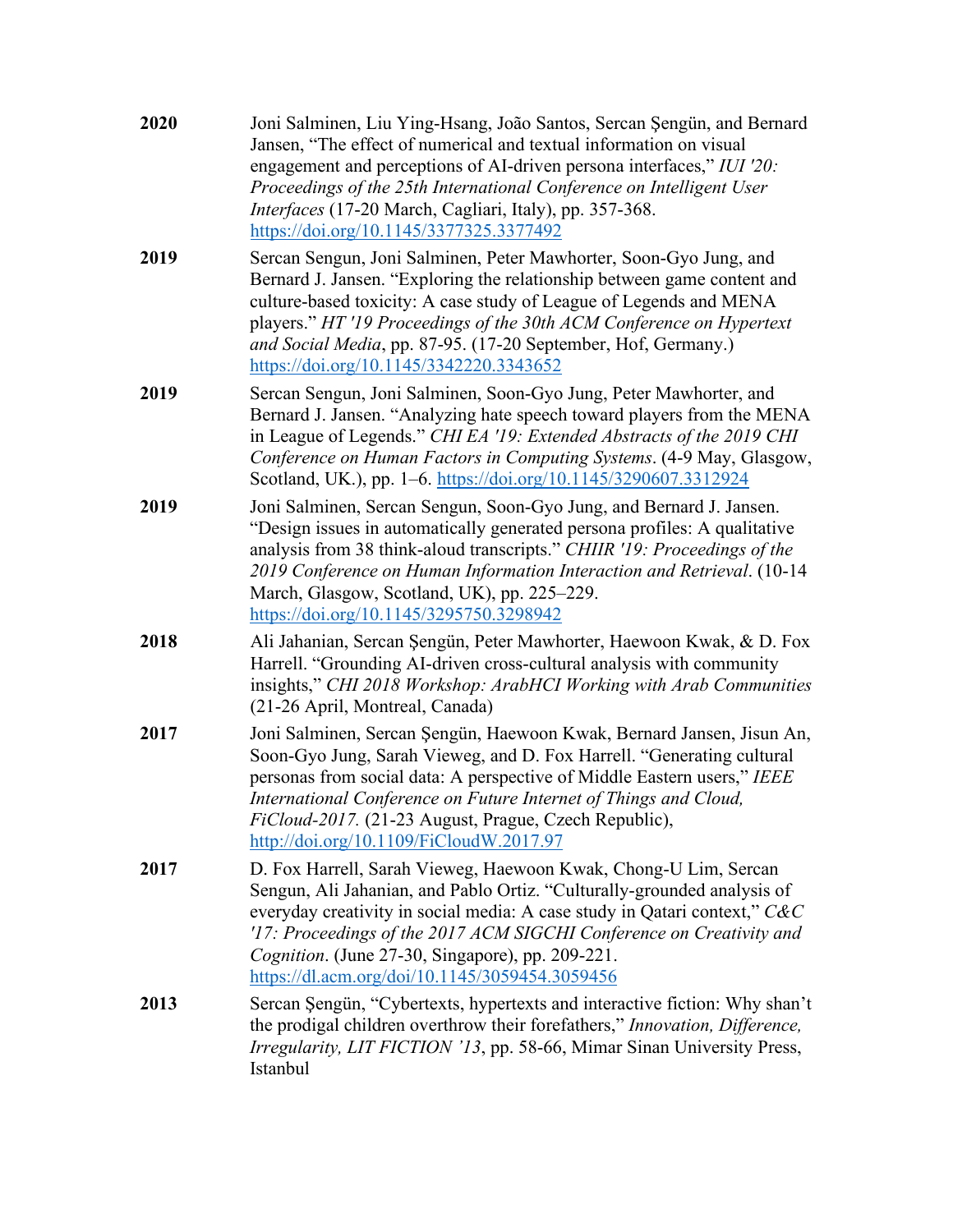**2012** Sercan Şengün, **"**Engagement model as the basis for video game design," *Proceedings of ECREA 2012 Pre-Conference: Experiencing Digital Games: Use, Effects & Culture of Gaming.* 

## *Book Chapters*

| 2022 | Sercan Şengün, Jennifer Price, Lyndsie Schlink, Kristin Walker, "Azeroth<br>Has a Workplace Gender Inequality Problem: Gendered Professions Bias<br>in Virtual Worlds," In: Barbaros Bostan (eds.) Games and Narrative:<br>Theory and Practice, International Series on Computer Entertainment and<br>Media Technology. Cham: Springer. https://doi.org/10.1007/978-3-030-<br>81538-7 7 |
|------|-----------------------------------------------------------------------------------------------------------------------------------------------------------------------------------------------------------------------------------------------------------------------------------------------------------------------------------------------------------------------------------------|
| 2022 | Özge Mirza, Sercan Şengün, "An Analysis of the Use of Religious<br>Elements in Assassin's Creed Origins," In: Barbaros Bostan (eds.) Games<br>and Narrative: Theory and Practice, International Series on Computer<br>Entertainment and Media Technology. Cham: Springer.<br>https://doi.org/10.1007/978-3-030-81538-7 16                                                               |
| 2022 | Sercan Şengün, "Six Degrees of Videogame Narrative," In: Barbaros<br>Bostan (eds.) Games and Narrative: Theory and Practice, International<br>Series on Computer Entertainment and Media Technology. Cham:<br>Springer. https://doi.org/10.1007/978-3-030-81538-7 1                                                                                                                     |
| 2021 | Sercan Şengün, "Play and Society (CTK 359/460.1)," In: Richard E.<br>Ferdig, Emily Baumgartner, & Enrico Gandolfi (eds.) Teaching the Game:<br>A Collection of Syllabi for Game Design, Development, and<br><i>Implementation</i> , pp. 3-19, Pittsburgh, PA: Carnegie Mellon University<br>ETC Press. https://doi.org/10.1184/R1/14866866                                              |
| 2021 | D. Fox Harrell, Sercan Şengün, and Danielle Olson. "Africa and the avatar<br>dream: Mapping the impacts of videogame representations of Africa," The<br>Digital Black Atlantic (eds. Kelly Josephs and Roopika Risam),<br>Minneapolis, MN: University of Minnesota Press, pp. 183-206.                                                                                                  |
| 2020 | Sercan Şengün, Güven Çatak, and Mustafa Feyyaz Sonbudak, "It is so<br>good, it cannot be Turkish': A case study of local video game producers<br>versus local gamer communities," in Creative Industries in Turkey (ed.<br>Tolga Hepdinçler and Hasan Kemal Süher), pp. 55-72, Berlin: Peter Lang<br>Publishing.<br>https://www.peterlang.com/view/9783631823903/html/ch12.xhtml        |
| 2020 | Ysabelle Coutu, Yangyuqi Chang, Wendi Zhang, Sercan Sengun, and Ray<br>LC. "Immersiveness and usability in VR: A comparative study of<br>Monstrum and Fruit Ninja," Game User Experience and Player-Centered<br>Design (ed. Barbaros Bostan), pp. 349-360, Berlin: Springer.<br>https://link.springer.com/chapter/10.1007/978-3-030-37643-7 20                                          |
| 2020 | Sidan Fan, Jin H. Kim, Sonya I. McCree, and Sercan Sengun. "Integrate:<br>A digital game for testing conformity in decision making," Game User<br>Experience and Player-Centered Design (ed. Barbaros Bostan), pp. 21-42,                                                                                                                                                               |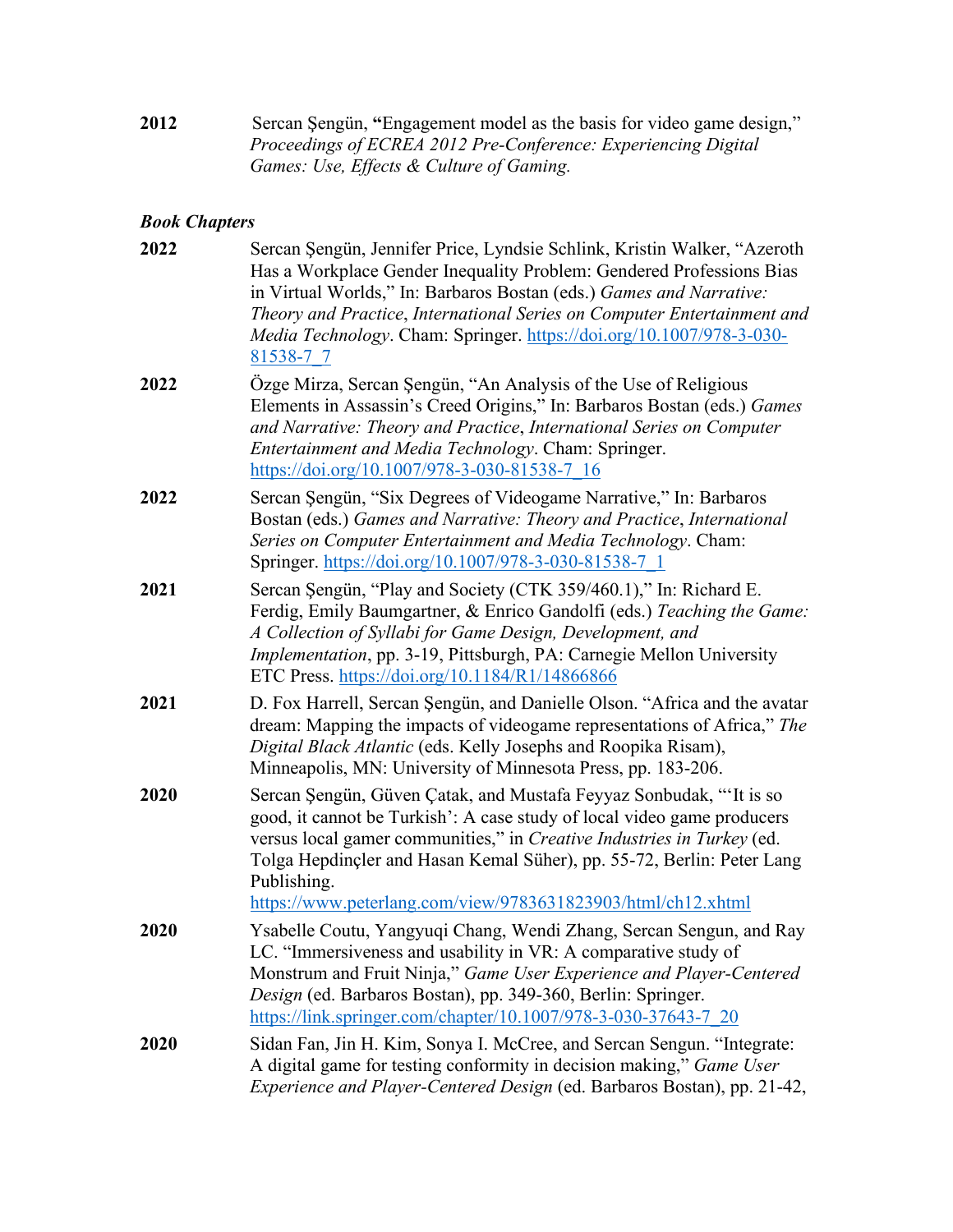|           | Berlin: Springer. https://link.springer.com/chapter/10.1007/978-3-030- |
|-----------|------------------------------------------------------------------------|
| 37643-7 2 |                                                                        |

- **2020** Ysabelle Coutu, Yangyuqi Chang, Wendi, and Sercan Sengun. "The relationship between cohesive game design and player immersion: A case study of original versus reboot Thief," *Game User Experience and Player-Centered Design* (ed. Barbaros Bostan), pp. 437-448, Berlin: Springer. https://link.springer.c[om/chapter/10.1007/978-3-030-37643-7\\_15](https://link.springer.com/chapter/10.1007/978-3-030-37643-7_15)
- **2019** Sercan Şengün, Şevket Tüfekçi, "How Turkish literature permeated to hypertext and e-publishing: The intertwined cases of altZine and altKitap," *New Media Studies V: History of the Turkish Internet* (ed. Erkan Saka), Alternative Informatics Association Press, Istanbul, pp. 449-490.
- **2018** Sercan Sengün, "A survey of marketing management for videogames industry in Turkey," *Marketing Management in Turkey* (eds. Selcen Ozturkcan, Elif Yolbulan Okan), Emerald Publishing, Bradford, UK, pp. 353-388.
- **2016** Selcen Öztürkcan, Sercan Şengün, "Pleasure in pain: How accumulation in gaming systems produce grief," *Gamer Psychology and Behaviour* (eds. Barbaros Bostan and Courtney Clark), Springer International Publishing, https://doi.org/[10.1007/978-3-319-29904-4](https://doi.org/10.1007/978-3-319-29904-4)
- **2016** Sercan Şengün, "Video oyunlarının toplumsal ve politik değişim potansiyellerini okumak amacı ile farklı bir sınıflandırma önerisi" (*Turkish, title trans.:* A classification proposal to understanding the potential of videogames in social and political change), *Yeni Medya Çalışmaları II. Ulusal Kongresi – Kongre Kitabı*, pp. 459-471, ISBN: 978–605–62169–5–4.
- **2015** Selcen Öztürkcan and Sercan Şengün, "Gaining reward vs avoiding loss: When does gamification stop being fun?" *Handbook of Research on Trends in Gamification*, (eds. Donna Davis and Harsha Gangadharbatla), pp.48-72, IGI-Global, ISBN: 978-1-4666-8651-9.
- **2015** Sercan Sengün, "Gaze of the local vs the other: Images of Istanbul in video games," *IMAGES (IV) – Images of the Other*, (ed. Veronika Bernard), pp. 95–104, Lit Verlag: Zürich.
- **2015** Sercan Şengün, "Sanal hikaye anlatıcılığı çağında yaşayan bilimkurgu ve fantastik dünyalar olarak video oyunları" (*Turkish, title trans.:* Videogames as living science fiction and fantasy worlds in the age of virtual storytelling), *Edebiyatın İzinde: Fantastik ve Bilimkurgu*, (eds. Seval Şahin, Banu Öztürk, and Didem Ardalı Büyükarmak), pp. 211-220, Bağlam Press, Istanbul.
- **2014** Sercan Şengün, **"**Dijital avatarlar için semiyotik bir okuma ve avatarların dijital iletişimde belirsizlik azaltma rolleri" (*Turkish with English abstract, title trans.:* A semiotic reading of digital avatars and their role of uncertainty reduction in digital communication), *Dijital İletişim Etkisi*, pp. 33-44, Iskenderiye Press, Istanbul.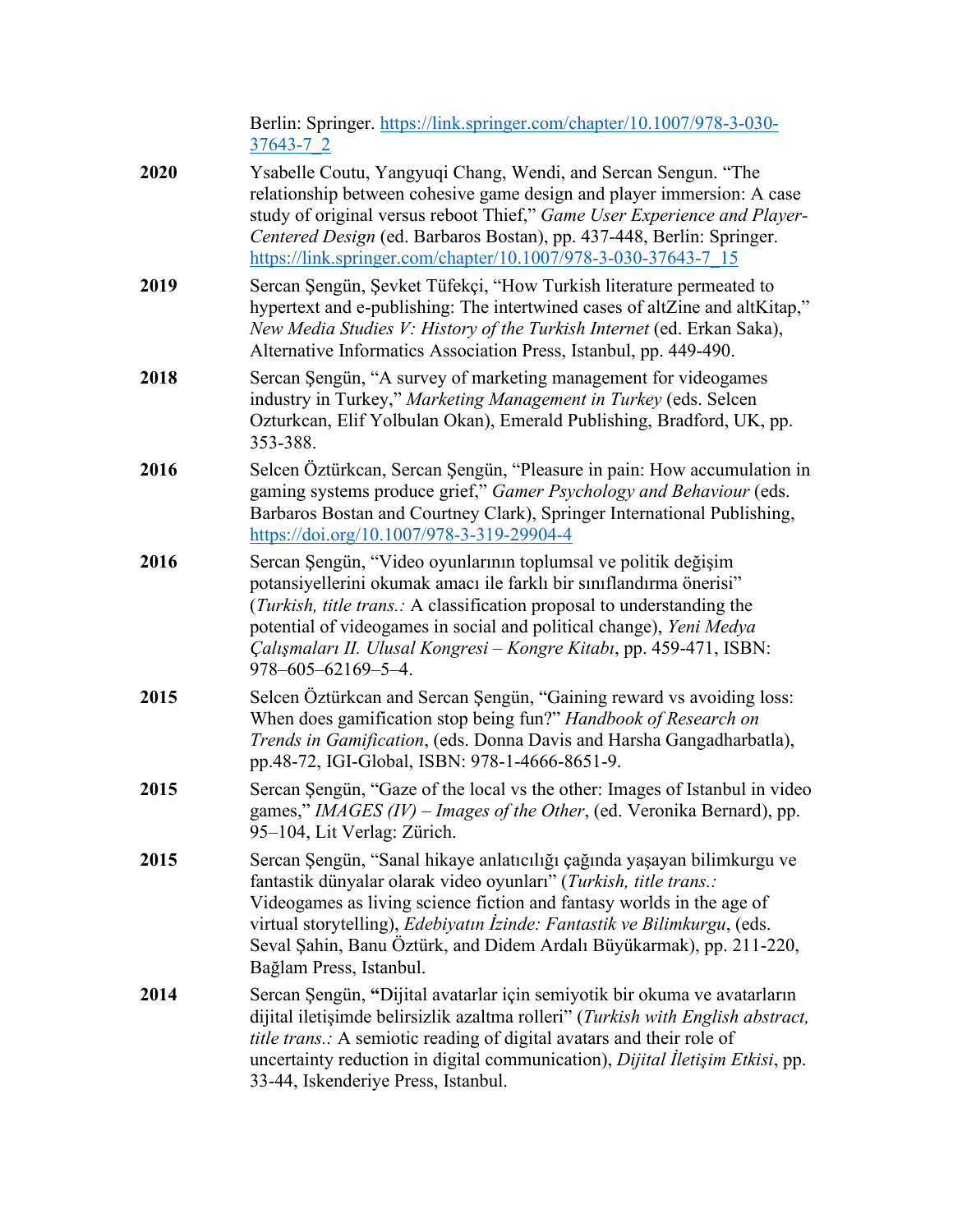#### *Encyclopedia Entries*

| 2022 | Rafael Gonzales, Sercan Şengün, "Hades: An Analysis," Encyclopedia of<br>Computer Graphics and Games (eds. Newton Lee), Living Reference<br>Work, Springer, Cham. https://doi.org/10.1007/978-3-319-08234-9 433-1                                                              |
|------|--------------------------------------------------------------------------------------------------------------------------------------------------------------------------------------------------------------------------------------------------------------------------------|
| 2021 | Rhiannon Kelly, Sercan Şengün, "Video Games and Accessibility: A Case<br>Study of The Last of Us II," Encyclopedia of Computer Graphics and<br>Games (eds. Newton Lee), Living Reference Work, Springer, Cham.<br>https://doi.org/10.1007/978-3-319-08234-9 429-1              |
| 2021 | Tristan M. Simmons, Sercan Şengün, "Animal Crossing: New Horizons<br>and Its Popularity During COVID-19 Pandemic," Encyclopedia of<br>Computer Graphics and Games (eds. Newton Lee), Living Reference<br>Work, Springer, Cham. https://doi.org/10.1007/978-3-319-08234-9 435-1 |
| 2021 | Mason Bates, Sercan Şengün, "Itch.io, History of," <i>Encyclopedia of</i><br>Computer Graphics and Games (eds. Newton Lee), Living Reference<br>Work, Springer, Cham. https://doi.org/10.1007/978-3-319-08234-9 430-1                                                          |
| 2021 | Lys Bump, Sercan Şengün, "Among Us and Its Popularity During<br>COVID-19 Pandemic," Encyclopedia of Computer Graphics and Games<br>(eds. Newton Lee), Living Reference Work, Springer, Cham.<br>https://doi.org/10.1007/978-3-319-08234-9 431-1                                |
| 2021 | Sam Godby, Sercan Şengün, "Resident Evil 2, History Of," Encyclopedia<br>of Computer Graphics and Games (eds. Newton Lee), Living Reference<br>Work, Springer, Cham. https://doi.org/10.1007/978-3-319-08234-9_434-1                                                           |
| 2021 | Lauren E. Stipp, Sercan Şengün, "The Sims Franchise, a Retrospective of<br>Racial Representation and Skin Tones," Encyclopedia of Computer<br>Graphics and Games (eds. Newton Lee), Living Reference Work,<br>Springer, Cham. https://doi.org/10.1007/978-3-319-08234-9 436-1  |
| 2018 | Sercan Şengün, "Video game engagement: Psychological frameworks,"<br>Encyclopedia of Computer Graphics and Games (eds. Newton Lee),<br>Living Reference Work, Springer, Cham. https://doi.org/10.1007/978-3-<br>319-08234-9 158-1                                              |

#### **Services**

#### *Committee Memberships*

**2022-present** Member, International Faculty Committee

**2022-present** Member, Curriculum Software RFP Evaluation Committee

- **2022-present** Member, Milner Library Game Collection Working Group
- **2021-present** Member, University Technology Advisory Committee
- **2021-present** Member, University Intellectual Property Committee, Representing WK College of Fine Arts
- **2021-2022** Committee Chair, Game Design and Game Design/ART Faculty Search Committee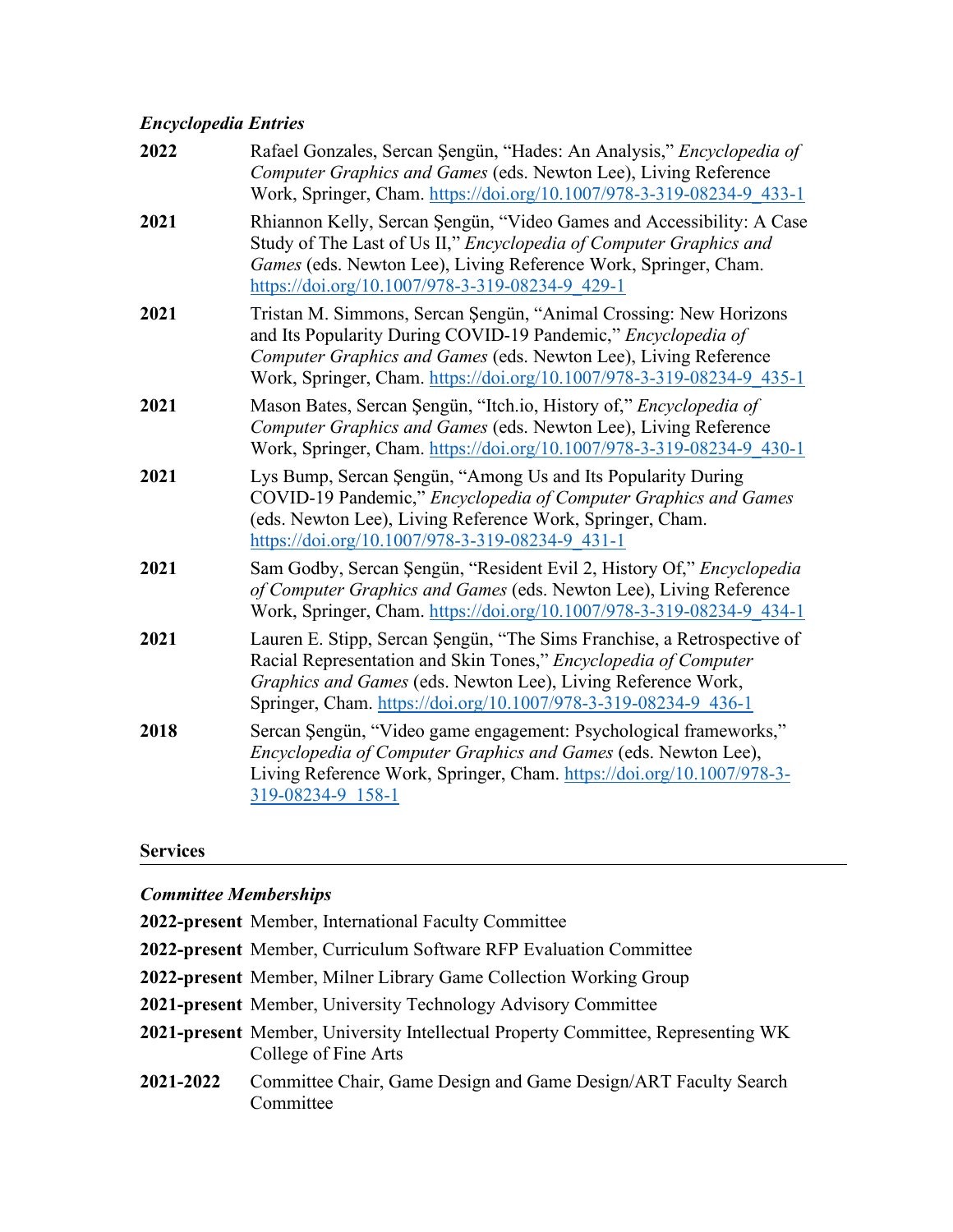| 2021-2022 | Committee Chair, College Curriculum Committee, Representing WK<br>School of Art                                                                                                                                              |
|-----------|------------------------------------------------------------------------------------------------------------------------------------------------------------------------------------------------------------------------------|
| 2020-2021 | Member, College Curriculum Committee, Representing WK School of Art                                                                                                                                                          |
|           | 2020-present Member, School Scholarship and Recruiting Committee                                                                                                                                                             |
|           | 2021-present Full faculty member, ISU Graduate School                                                                                                                                                                        |
|           | 2020-present Member, Ad Hoc School Diversity, Equity, and Inclusion Committee                                                                                                                                                |
| 2019-2021 | Faculty member, ISU Graduate School                                                                                                                                                                                          |
| 2019      | Ad Hoc Program Curriculum Committee: created and reviewed syllabi and<br>participated in curricula building meetings for the upcoming <i>Game Design</i><br>Sequence under the Creative Technologies Program                 |
| 2019      | Ad Hoc Program Curriculum Committee: participated in curricula building<br>and program/name-change meetings for the revised <i>Interdisciplinary</i><br><i>Technologies Sequence</i> under the Creative Technologies Program |
| 2018      | Faculty Member, NULab for texts, maps and networks, Northeastern<br>University                                                                                                                                               |

## *Academic Peer-review & Conferences*

| 2021-2022 | Program Committee Member, Special Track in Esports and Online<br>Gaming at the ACM Web Conference 2022, Lyon-France, April 25-29,<br>2022.                                                                |
|-----------|-----------------------------------------------------------------------------------------------------------------------------------------------------------------------------------------------------------|
| 2021      | Reviewer, Conferences: ACM CHI 2022 Conference on Human Factors in<br>Comp. Systems                                                                                                                       |
| 2021      | Editorial Advisory Board Member for the book "Multidisciplinary<br>Perspectives on Narrative Aesthetics in Video Games" published by Peter<br>Lang Publishing, Berlin, July 2021, ISBN 978-3-631-83805-1. |
| 2021      | Scientific Committee Member, IPCC 2021 – Interdisciplinary PhD<br>Communication Conference, Istanbul-Turkey, Virtual, May 7-8, 2021                                                                       |
|           | <b>2021-present</b> Reviewer, <i>Journals:</i> Digital Humanities Quarterly                                                                                                                               |
|           | <b>2021-present</b> Reviewer, <i>Books &amp; Chapters:</i> (1) Morgan & Claypool Publishers                                                                                                               |
|           | 2020-present Editorial Board Member, Encyclopedia of Computer Graphics and Games<br>(ECGG), an academic MRW from Springer                                                                                 |
|           | 2020-present Reviewer, Journals: (1) Galatasaray University Journal of<br>Communication; (2) IEEE Transaction in Games; (3) Journal of National<br><b>Cultural Studies</b>                                |
|           | 2020-present Reviewer, Books & Chapters: IGI Global, Peter Lang Publishing                                                                                                                                |
| 2020      | Scientific Committee Member, Game + Design Education PUDCAD<br>Universal Design Education Practice Conference, Istanbul Technical<br>University, Istanbul-Turkey, June 24-26, 2020                        |
|           |                                                                                                                                                                                                           |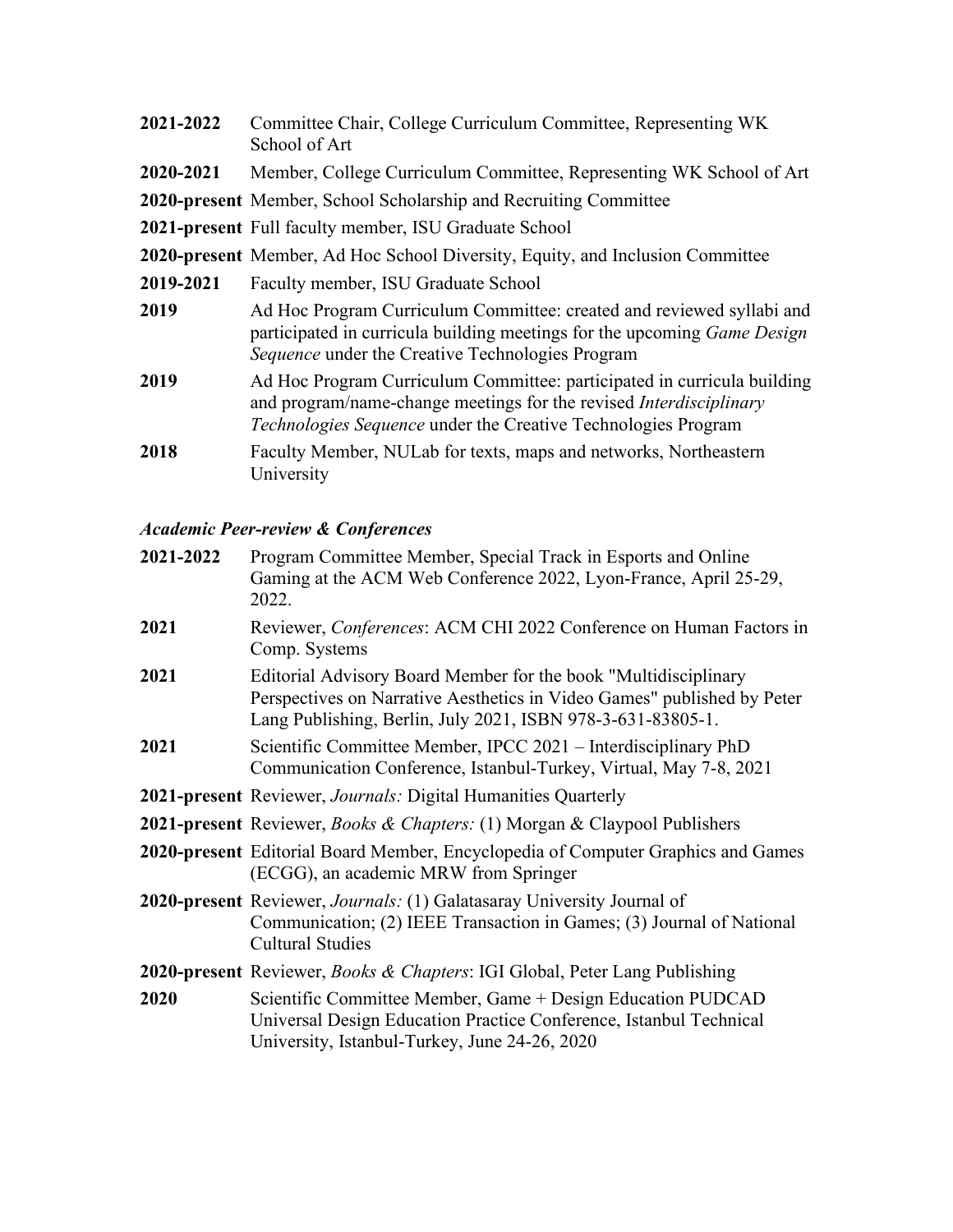| 2020 | Invited participant at the Champions in Higher Education of XR (CHEX)<br>Kickoff Meeting within the iLRN 2020: 6th International Conference of<br>the Immersive Learning Research Network, June 21-25, Online. |
|------|----------------------------------------------------------------------------------------------------------------------------------------------------------------------------------------------------------------|
|      | 2019-present Reviewer, Journals: (1) SAGE Convergence; (2) IEEE Transaction in<br>Games; (3) SAGE New Media & Society; (4) MDPI Education Sciences;<br>(5) MDPI Heritage; (7) MDPI Arts                        |
|      | 2019-present Reviewer, Books & Chapters: (1) Springer Publishing; (2) IGI Global                                                                                                                               |
| 2019 | Organizing Committee: Technical Program Member, TIE 2019, 3rd EAI<br>International Conference on Technology, Innovation, Entrepreneurship,<br>and Education                                                    |
| 2018 | Technical Program Committee Member, ArtsIT 2018 - 7 <sup>th</sup> EAI Int. Conf.<br>Interactivity & Game Creation                                                                                              |
| 2018 | Reviewer, Conferences: ACM CHI 2018 Conference on Human Factors in<br>Comp. Systems                                                                                                                            |
| 2018 | Reviewer, Journals: (1) MDPI Arts; (2) MDPI Heritage                                                                                                                                                           |
| 2017 | Reviewer, Conferences: Eurasia Graphics 2017 Conference on Virtual and<br>Interactive Worlds                                                                                                                   |
| 2016 | Reviewer, Conferences: ACM CHI 2016 Conference on Human Factors in<br>Comp. Systems                                                                                                                            |
| 2015 | Committee Chair, Ministry of Education "Videogames and Kids," Seminar                                                                                                                                          |
| 2014 | Organizing Committee Member, The Philosophy of Computer Games<br>Conference 2014                                                                                                                               |
| 2014 | Member of Advisory Board, Bogazici University, Nazim Hikmet Culture<br>& Arts Center                                                                                                                           |

## **RSO** Advising

| 2021-present RSO Advisor for ISU Game Dev Club           |  |
|----------------------------------------------------------|--|
| 2020-present RSO Advisor for ISU Gen Games Club          |  |
| 2020-present RSO Advisor for ISU Redbird Rocket League   |  |
| 2019-present RSO Advisor for ISU Super Smash Bros. Clubs |  |

## Other ISU-related

| 2021 | Panelist, Insights from "Reinvent Your Course for Diversity, Equity, and<br>Inclusion" Program, WK College of Fine Arts                                                                    |
|------|--------------------------------------------------------------------------------------------------------------------------------------------------------------------------------------------|
| 2021 | Organized the production of a virtual <i>Games Showcase 2021</i> event in the<br>form of a video games exhibition that can be watched here:<br>https://www.youtube.com/watch?v=9r-7goWnNoQ |
| 2021 | Organized the booth and participated in Sixty-Six Game Expo in Redbird<br>Arena (October 8-10) representing the Creative Technologies program<br>Game Design Sequence                      |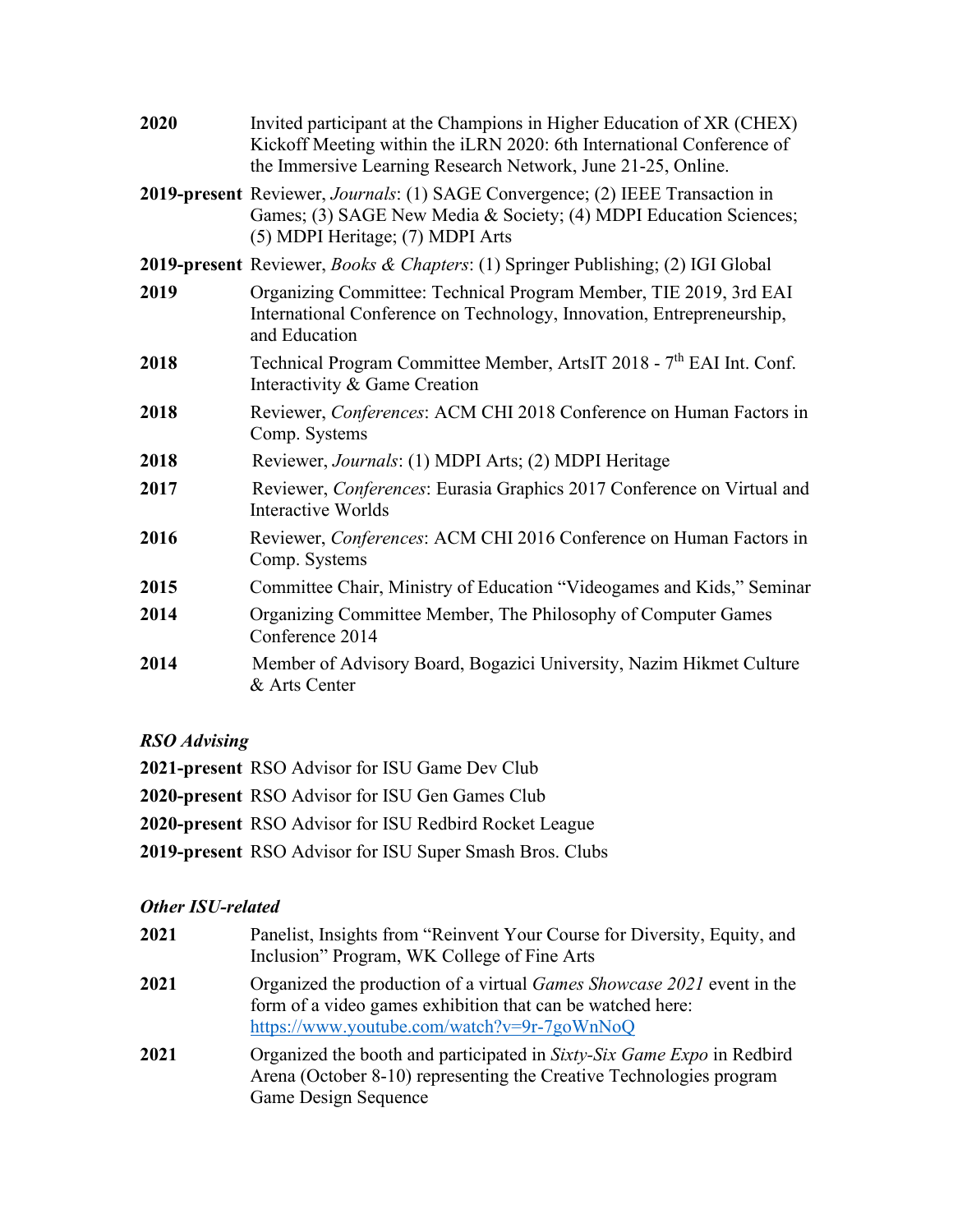| 2020 | Organized the production of a virtual <i>Games Showcase 2020</i> event in the<br>form of a video games exhibition that can be watched here:<br>https://www.youtube.com/watch?v=qIzxA Fz6zY   |
|------|----------------------------------------------------------------------------------------------------------------------------------------------------------------------------------------------|
| 2020 | Organized the booth and participated in Sixty-Six Game Expo and Game<br><i>Jam</i> in Bloomington, IL (January 17-19) representing the Creative<br>Technologies program Game Design Sequence |
| 2020 | Acted as the judge for the Sixty-Six Game Jam student game design<br>competition along with Tony Reimer (School of Theatre and Dance) and<br>Dr. Mary E. Califf (School of IT)               |
|      | 2019-present Wonsook Kim College of Fine Arts Commencement Ceremony -<br>Attended and participated in commencement ceremonies in regalia both<br>physically and virtually                    |
| 2019 | Attended and participated in focus groups for the redesigns of ISU Faculty<br>Portal Project and ISU Research Website                                                                        |
| 2019 | Attended and participated in CTK Family Breakfast                                                                                                                                            |
| 2019 | Attended and participated in portfolio reviews for CTK Graduate Students                                                                                                                     |
| 2019 | ISU Marketing and Communication: Designed a 3-fold brochure for<br>Creative Technologies Program's Game Design Sequence to be distributed<br>at Sixty-Six Games Expo 2020, Bloomington, IL   |

## *Professional Development*

| Participated in WKCFA Professional Development events (Supporting<br>Students During Unprecedented Times; Accessible Arts Classroom)                                                                                                                                                                                                                                                                                                                                                                     |
|----------------------------------------------------------------------------------------------------------------------------------------------------------------------------------------------------------------------------------------------------------------------------------------------------------------------------------------------------------------------------------------------------------------------------------------------------------------------------------------------------------|
| Participated in CTLT's 2022 University-Wide Teaching & Learning<br>Symposium on Jan 5                                                                                                                                                                                                                                                                                                                                                                                                                    |
| Participated in UMFN 2021 Fall Sessions (Increasing Your Visibility as a<br>Scholar; Building your Network of Support to Prepare you for Tenure and<br>Promotion; University Funding and Resources to Support Your<br>Scholarship)                                                                                                                                                                                                                                                                       |
| Attended College-Wide Zoom Lecture: Establishing a Framework for<br>Equity, Diversity, and Inclusion with Dr. Dakesa Piña                                                                                                                                                                                                                                                                                                                                                                                |
| Completed the Kognito At-risk for University and College Faculty and<br>Staff online certificate training sponsored by ISU Growth Change team<br>(08/11/2021)                                                                                                                                                                                                                                                                                                                                            |
| Completed CTLT 2021 Fall, Summer, and Spring institutes and workshops<br>for a total of 97,5 hours (Asynchronous Communication to Enhance<br>Student Engagement and Problem-Solving Workshop; Exploring Curiosity<br>as a Tool to Engage Students with Course Content; Creative Student<br>Protest; Help Students Develop a Professional Persona in the Classroom;<br>Build Confidence in Creating Inclusive Course Materials; Increase<br>Synchronous and Asynchronous Engagement with Nearpod, Padlet, |
|                                                                                                                                                                                                                                                                                                                                                                                                                                                                                                          |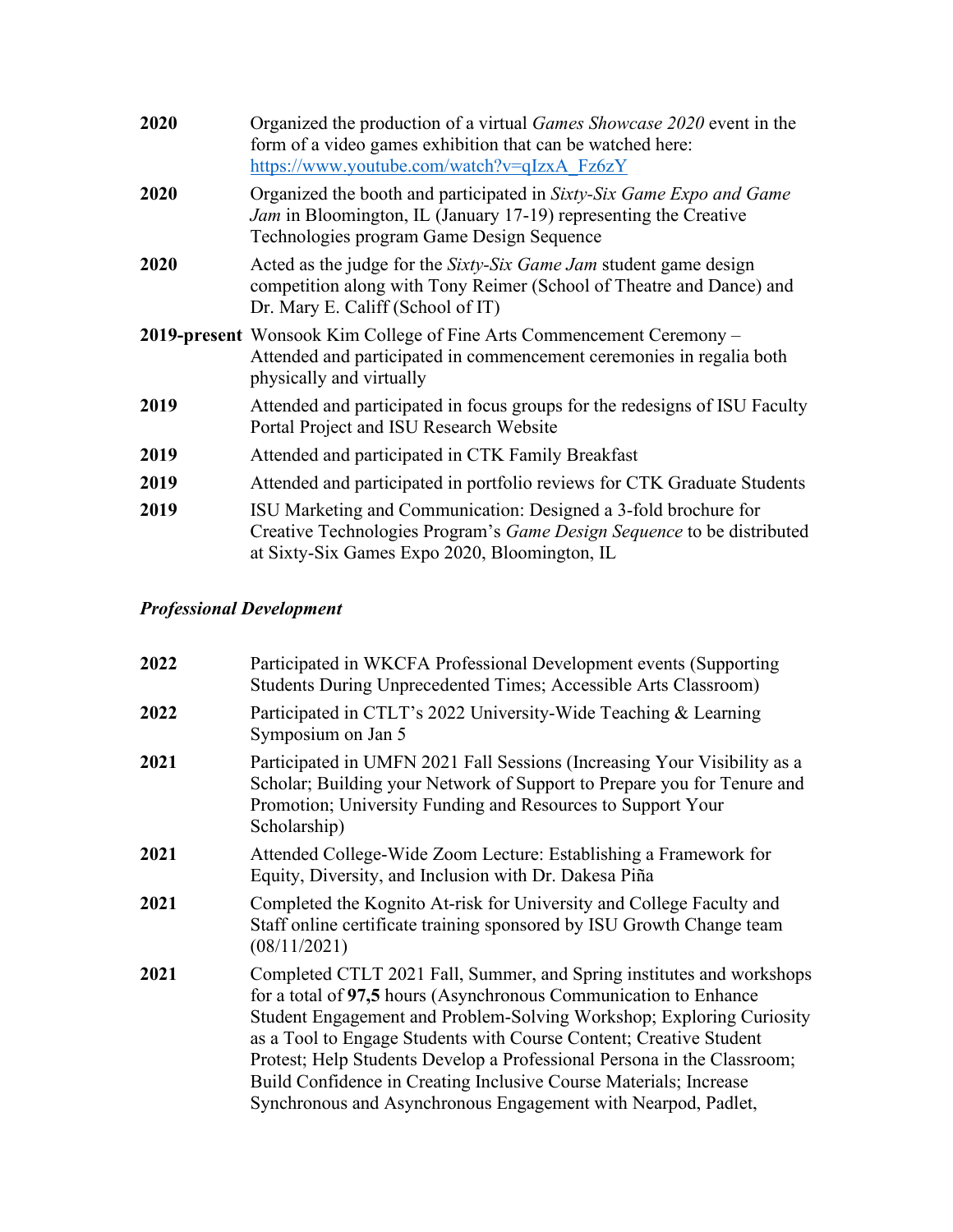|      | Flipgrid, and EdPuzzle; CTLT Teaching and Learning Symposium; The<br>Safe Zone Project for Instructors; Teaching with Text Analysis; Using<br>Visual Literacy to Enhance Teaching, Learning, and Critical Engagement;<br>Teaching with Digital Mapping, among others)                                                                                                                                                                                                                                           |
|------|-----------------------------------------------------------------------------------------------------------------------------------------------------------------------------------------------------------------------------------------------------------------------------------------------------------------------------------------------------------------------------------------------------------------------------------------------------------------------------------------------------------------|
| 2021 | Participated in professional development (PD) programming sponsored by<br>the Wonsook Kim College of Fine Arts GROWTH Change Team (GCT)<br>(Trauma Informed Teaching with Dr. Jimmy Chrismon; Equity Toolkit-<br>Self Paced Resources; Reinvent Your Course for Diversity, Equity, and<br>Inclusion)                                                                                                                                                                                                            |
| 2020 | Completed CTLT 2020 Fall workshops for a total of 14 hours (Teaching<br>into the Void; Early Faculty Development Circle: Overview of Scholarly<br>Teaching Practices; 2021 ISU CTLT Teaching and Learning Symposium)                                                                                                                                                                                                                                                                                            |
| 2020 | Accepted into and completed the 2020 Summer CTLT SI20 Design Your<br><b>Course</b> course devoting 3-5 hours per week for 8 weeks                                                                                                                                                                                                                                                                                                                                                                               |
| 2020 | Participated in the SoTL workshops: 10/7/2020 Engaging in Professional<br>Networks Using Social Media; 10/14/2020 Using Social Media as a<br>Culturally Responsive Teaching Tool; and earned DIY Certificate of:<br>Class Climate and Culture in Online Environments.                                                                                                                                                                                                                                           |
| 2020 | Participated in professional development (PD) programming sponsored by<br>the Wonsook Kim College of Fine Arts GROWTH Change Team (GCT)                                                                                                                                                                                                                                                                                                                                                                         |
| 2020 | Completed the QM (Quality Matters) Independent Improving Your Online<br>Course workshop (10/27/2020)                                                                                                                                                                                                                                                                                                                                                                                                            |
| 2020 | Completed CTLC 2020 Summer Institute Workshops for a total of 18<br>hours (Short Workshops: Hybrid Teaching for Fall 2020; Online Course<br>Design; Welcoming Students and Course Introduction; Establishing Clear<br>Expectations; Facilitating Discussion; Creating Micro-lectures; Equity and<br>Diversity; Engaging Students; Accessibility and Accommodations;<br>Teaching Large Online Courses; Long Workshops: Using Data to Inform a<br>Metacognitive Approach to Instruction; Mental Health First Kid) |
| 2020 | Completed CTLT 2020 Spring workshops for a total of 4 hours<br>(Introduction to the Scholarship of Teaching and Learning; Seeing White<br>Series: Creation of Whiteness; SWS: Historical Context of Whiteness)                                                                                                                                                                                                                                                                                                  |
| 2019 | Devoted 15 hours to professional development by attending and<br>participating in the activities of ISU CTLT (ReggieNet: Create Basic<br>Assignments & Tests and Quizzes; International Students at ISU; Early<br>Career Faculty Circle and Luncheon; Foundations of Diversity:<br>Microaggressions & Privilege and Power; Formstack for Beginners;<br>Diversity TLC)                                                                                                                                           |

## **Exhibitions & Installations**

"Your Identity, Should You Choose to Accept It" Game Design & Graphic<br>Design Installation, 2022 Faculty Biennial @University Galleries 2022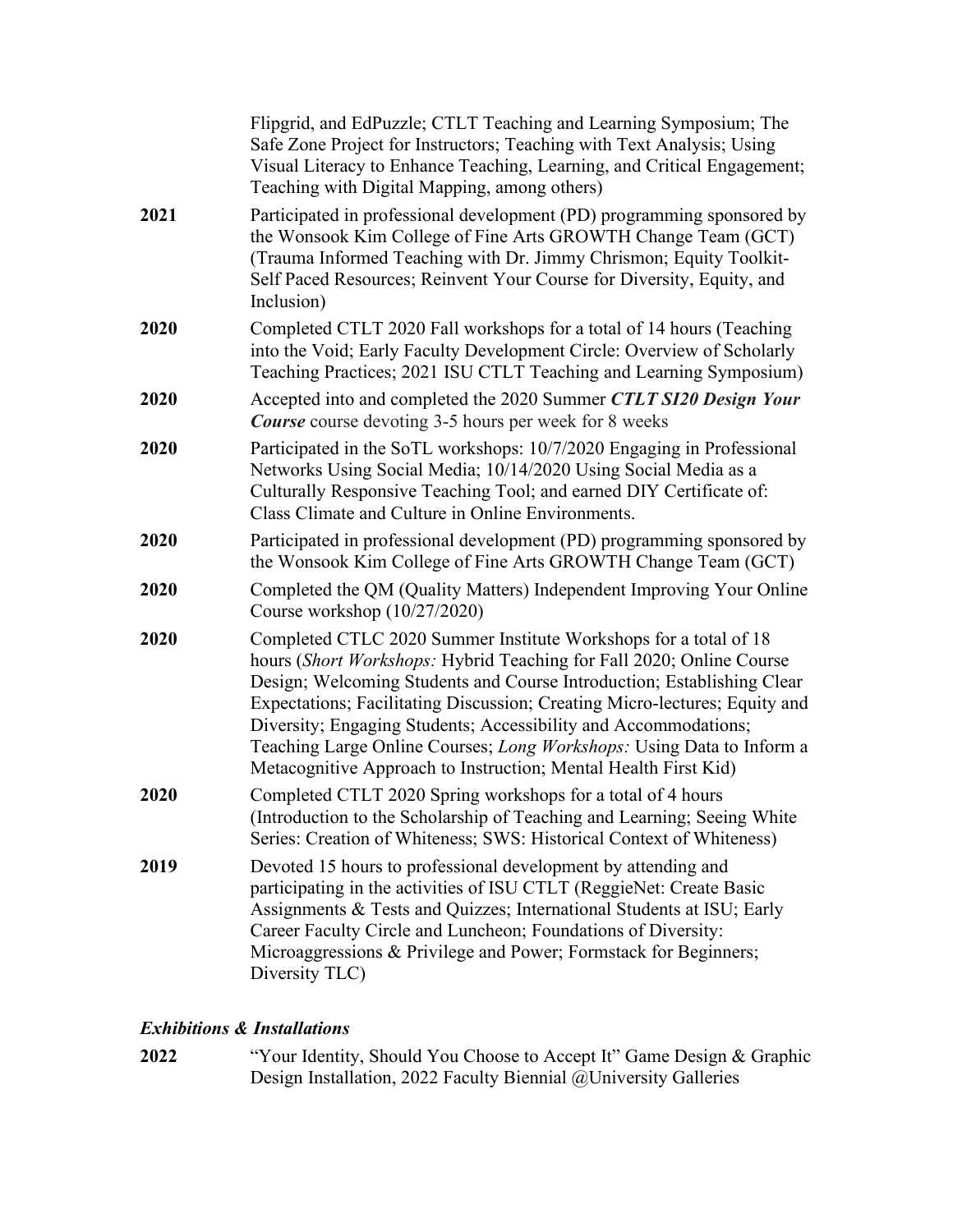| 2020 | "No Poets, No Lovers" Algorithmic Art Installation, 2020 Faculty |
|------|------------------------------------------------------------------|
|      | Biennial @University Galleries                                   |

## *Computation & Expression*

| 2021 | "Who goes there?" Expressive Computing Project, Online<br>https://sercansengun.itch.io/who-goes-there |
|------|-------------------------------------------------------------------------------------------------------|
| 2019 | "Ademâbâd" Expressive Computing Project, Online<br>http://sercansengun.com/ademabad/                  |
| 2016 | "Neverwhere" Expressive Computing Project, Online<br>http://sercansengun.com/neverwhere/              |
| 2016 | "Neosavbot" Expressive Computing Project & Twitter Bot, Online<br>http://sercansengun.com/neosavbot/  |
| 2016 | "Where 2 Begin" Expressive Computing Project, Online<br>http://sercansengun.com/where2begin/          |

## *Industry Appointments*

| 2011-2014 | kreatiFabrika Comm. Agency, Director for Digital and SM Projects |
|-----------|------------------------------------------------------------------|
| 2005-2011 | Nintendo of Europe Local Office, Director for Regional Marketing |
| 2003-2005 | Avaturk Gaming Services, Director of Content                     |
| 1999-2003 | Arti Interaktif New Media Agency, Managing Partner               |

## *Conference Presentations*

| 2017 | Design 4 Diversity: An IMLS National Forum Project, Northeastern<br>University, Boston    |  |  |  |
|------|-------------------------------------------------------------------------------------------|--|--|--|
| 2017 | ACM Creativity & Cognition 2017, Singapore National Gallery,<br>Singapore                 |  |  |  |
| 2016 | New Media II. National Congress, Kadir Has University, Istanbul                           |  |  |  |
| 2015 | IMAGES (IV) – Images of the Other, Austrian Embassy, Istanbul                             |  |  |  |
| 2015 | Edebiyatın İzinde 2015 Fantastik ve Bilimkurgu Konferansı, Yildiz<br>University, Istanbul |  |  |  |
| 2014 | Digital Communication Impact 2014, Istanbul Ticaret University, Istanbul                  |  |  |  |
| 2013 | LIT FICTION '13, Mimar Sinan University, Istanbul                                         |  |  |  |
| 2012 | ECREA 2012 Pre-Conference: Experiencing Digital Games, Istanbul                           |  |  |  |
|      |                                                                                           |  |  |  |

## *Other Institutions*

| 2021 | Selection Committee, Next in Game Startup Comp., nextgamestartup.com   |
|------|------------------------------------------------------------------------|
| 2016 | Selection Committee, Startup Bootcamp Istanbul, Gamegarage Accelerator |
| 2014 | Selection Committee, Turkcell "Coding Future Games" Series 1 & 2       |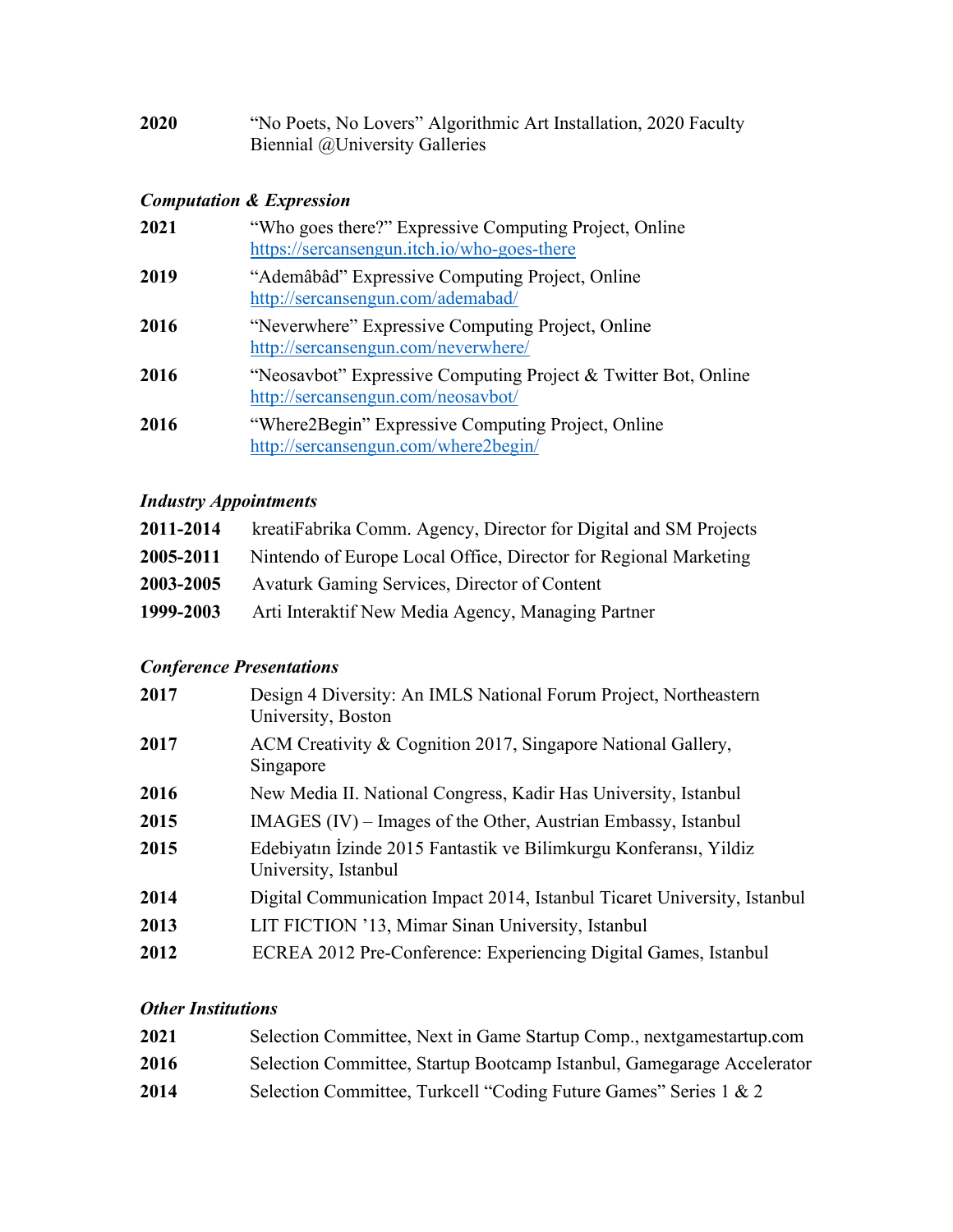Volunteer Media Consultancy to TransXTurkey: A Multiplatform about<br>Transgender in Turkey, SPoD LGBT, and Istanbul LGBTT Associations 2012-2014

## **Panels and Workshops**

| 2021 | YSO Corp Hyper Lab, "DECKS Framework," Workshop Instructor                                                                               |  |  |  |
|------|------------------------------------------------------------------------------------------------------------------------------------------|--|--|--|
| 2021 | ISU BE 354 - Educational Technology Information System, "Game<br>Design and Gamification," Guest Lecture                                 |  |  |  |
| 2021 | BAU Research Methodologies Studio, "Virtual Identities," Guest Lecture                                                                   |  |  |  |
| 2020 | Bilgi University Communication Doctorate Program Talks, "Virtual<br>Identities, Avatars, and Other Digital Human Proxies," Guest Lecture |  |  |  |
| 2020 | Teen Art Group @University Galleries                                                                                                     |  |  |  |
| 2020 | ISU Music Composition Studio, "Creating Music for Games," Guest<br>Lecture                                                               |  |  |  |
| 2018 | NULab, "Nuanced Archives for Video Games," Invited Presentation                                                                          |  |  |  |
| 2016 | Startup Bootcamp Istanbul, "Creativity in Game Design," Workshop<br>Instructor                                                           |  |  |  |
| 2015 | Amberfest, "Games for Change," Panelist                                                                                                  |  |  |  |
| 2015 | Mobile Day 2015, "Videogame Industry in MENA," Panelist                                                                                  |  |  |  |
| 2015 | Oyunder @GameX 2015, "Games and Narrative," Workshop Instructor                                                                          |  |  |  |
| 2015 | Oyunder /G Industry Talks, "Unity in Istanbul," Panel Chair                                                                              |  |  |  |
| 2015 | Oyunder /G Industry Talks, "Disney Interactive, Blizzard Entertainment,<br>and Riot Games in Istanbul," Panel Chair                      |  |  |  |
| 2014 | II. Istanbul Design Biennial, "Future of Fashion, Ads, and Game Design,"<br>Panelist                                                     |  |  |  |
| 2014 | Istanbul Aydin University, "Digital Game Production in Turkey," Panelist                                                                 |  |  |  |
| 2014 | Istanbul Ticaret University, "Highlights of Mobile Gaming Industry,"<br>Panelist                                                         |  |  |  |
| 2014 | Oyunder @GameX 2014, "Digital Game Industry in Turkey," Panel Chair                                                                      |  |  |  |
| 2014 | Oyunder /G Industry Talks, "Game Audio Day," Panel Chair                                                                                 |  |  |  |
| 2014 | GILT Academy '14, "Mobile Gaming Industry in Turkey Lecture Series,"<br>Panelist                                                         |  |  |  |

## **Other Professional Endeavors**

| 2015-current | <b>Analog Game Design:</b>                                                                    |
|--------------|-----------------------------------------------------------------------------------------------|
|              | o Puzzle Dungeon Descent (2021, Itch.io)<br>https://isuctkgame.itch.io/puzzle-dungeon-descent |
|              | $\circ$ Polar (2021, Itch.io) https://isuctkgame.itch.io/polar                                |
|              |                                                                                               |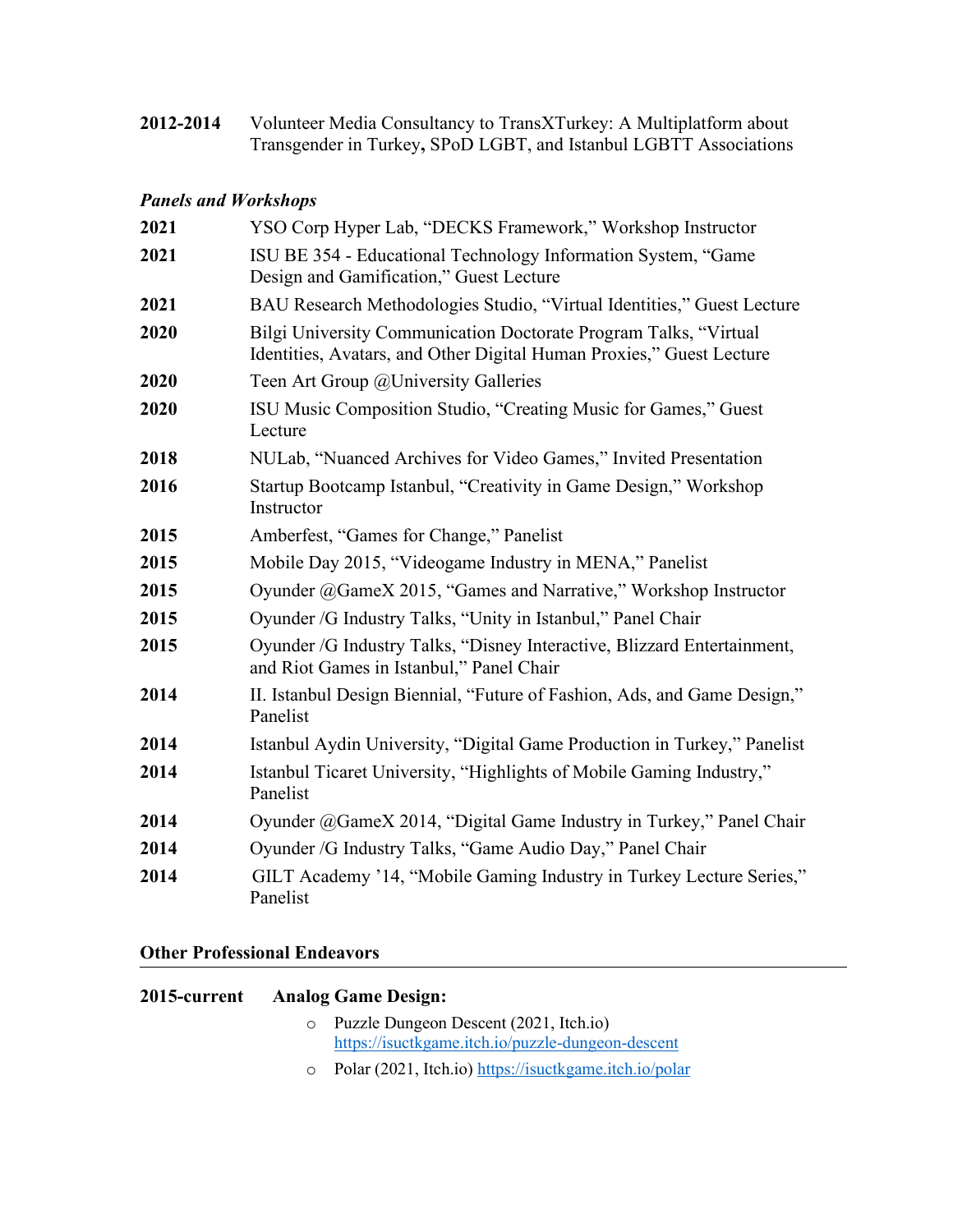- o The Next Best President (2021, The Game Crafter) [https://www.thegamecrafter.com/games/](https://www.thegamecrafter.com/games/the-next-best-president)the-next-best-president
- o Hidden Pandemic (2021, The Game Crafter) [https://www.thega](https://www.thegamecrafter.com/games/hidden-pandemic)mecrafter.com/games/hidden-pandemic
- o Hex (2021, Itch.io) htt[ps://isuctkgame.it](https://isuctkgame.itch.io/hex)ch.io/hex
- o Your Quest, Should You Choose to Accept It (2020, The Game Crafter) http[s://www.thegamecraf](https://www.thegamecrafter.com/games/your-quest-should-you-choose-to-accept-it-)ter.com/games/your-questshould[-you-choose-to-accept-it-](https://www.thegamecrafter.com/games/your-quest-should-you-choose-to-accept-it-)
- o A Murder Most Fowl: Bloody Plumage (2020, The Game Crafter) [https://www.thegamec](https://www.thegamecrafter.com/games/a-murder-most-fowl:-bloody-plumage)rafter.com/games/a-murder-most-fowl: bloody-[plumage](https://www.thegamecrafter.com/games/a-murder-most-fowl:-bloody-plumage)
- o Tomb of the Fallen King (2020, Itch.io) https://isuc[tkgame.itch.io/tomb](https://isuctkgame.itch.io/tomb-of-the-fallen-king)-of-the-fallen-king
- o Swindler's Market (2020, Itch.io) https://is[uctkgame.itch.io/swindlers](https://isuctkgame.itch.io/swindlers-market)-market
- o Break the Glass Ceiling (2020, Itch.io) https://isuctkg[ame.itch.io/break-the-](https://isuctkgame.itch.io/break-the-glass-ceiling)glass-ceiling
- o Area 51 (2020, Itch.io) ht[tps://isuctkgame.itch.io/area](https://isuctkgame.itch.io/area-51)-51
- o Foundational Voices (2018, Itch.io, contains Meeting Mix-up, Freaky Forest, Aliens & Cowboys, Green Line Getaway, Heist or Bust, Battleground, Clandestine OPS, Fishbowl, and Link Up!)
- o A Murder Most Fowl (2015, The Game Crafter)

#### **2013-current Digital Game Design:**

- o Project: Level Design (2021, Itch.io) [https://isuctkgame.itch.io/project](https://isuctkgame.itch.io/project-level-design)-level-design
- o Beat Bound (2021, Itch.io) https://isuctk[game.itch.io/beat](https://isuctkgame.itch.io/beat-bound)-bound
- o *Inspector Turing* (2018, iOS, Android), Educational
- o *Painting Gallery with Niru Niru & Friends* (2015, iOS), Educational
- o *Save Christmas with Niru Niru & Friends* (2016, iOS), Kids Entertainment
- o *Pathika* (2014, iOS, Android), Puzzle
- o *Quiz Apps: World Football* (2013, iOS, Android), Puzzle
- o *Quiz Apps: Hollywood* (2013, iOS, Android), Puzzle
- **1996-2008** Altzine.net, Webmaster/Editor, *the longest running online Turkish hypertext magazine for literature, arts, and culture*  htt[p://tr.wikipedia.org/wiki](http://tr.wikipedia.org/wiki/AltZine)/AltZine
- **2004-2012** Altkitap.com, Art Director, *The first online Turkish e-publishing house. Published more than 50 free digital Turkish books up to today.*  [http://tr.wikipedia.org/w](http://tr.wikipedia.org/wiki/Altkitap)iki/Altkitap
- **2009-2011** Nintendocu Magazine, Editor-in-Chief, *Official seasonal (tri-monthly) magazine about Nintendo products, reviews, previews, and other content. ISSN: 1309-0062 (Discontinued)*